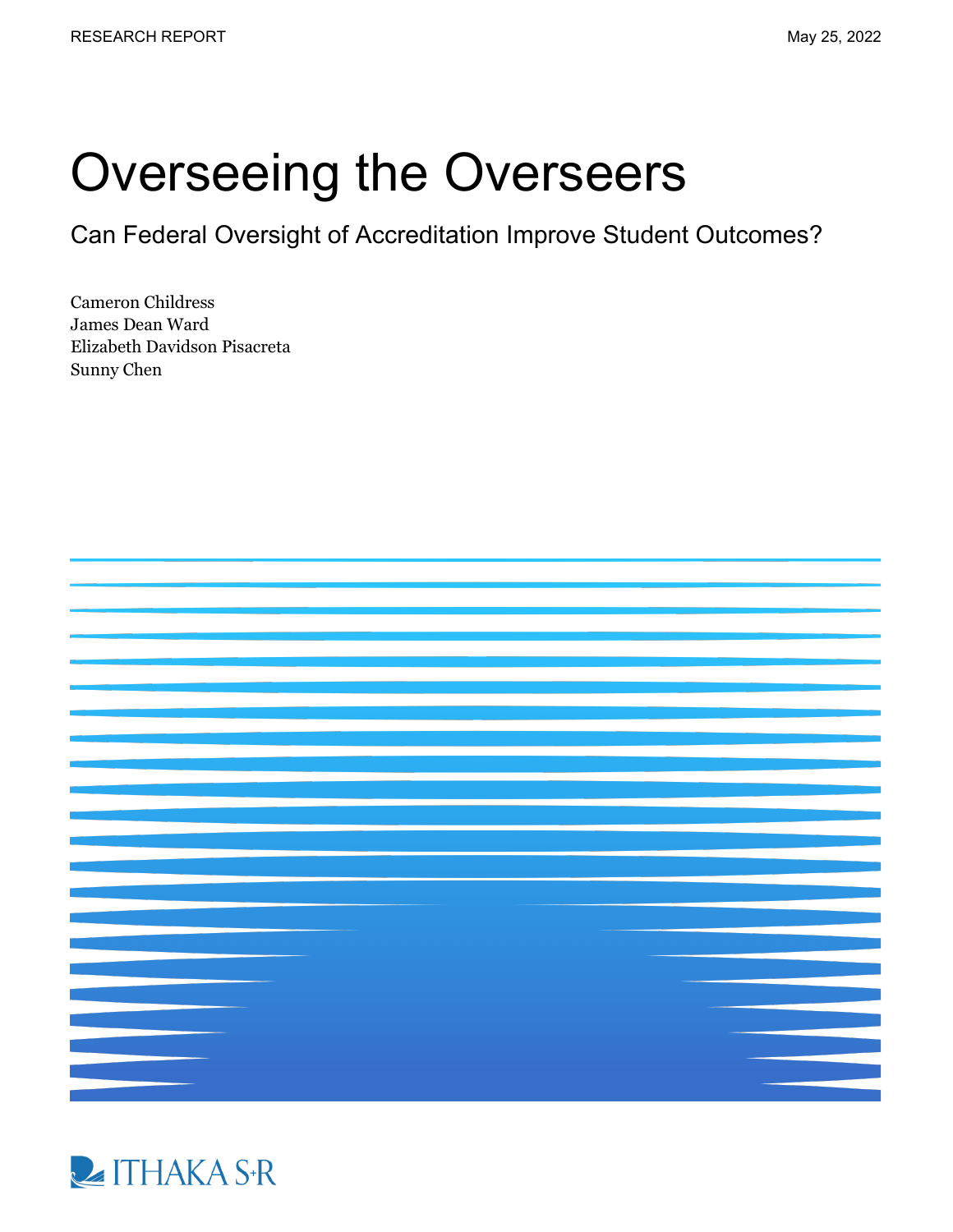

Ithaka S+R provides research and strategic guidance to help the academic and cultural communities serve the public good and navigate economic, demographic, and technological change. Ithaka S+R is part of ITHAKA, a not-for-profit with a mission to improve access to knowledge and education for people around the world. We believe education is key to the wellbeing of individuals and society, and we work to make it more effective and affordable.

Copyright 2022 ITHAKA. This work is licensed under a Creative Commons Attribution 4.0 International License. To view a copy of the license, please see [https://creativecommons.org/licenses/by/4.0/.](https://creativecommons.org/licenses/by/4.0/)

ITHAKA is interested in disseminating this brief as widely as possible. Please contact us with any questions about using the report[: research@ithaka.org.](mailto:research@ithaka.org)

We thank Arnold Ventures for their support of this research.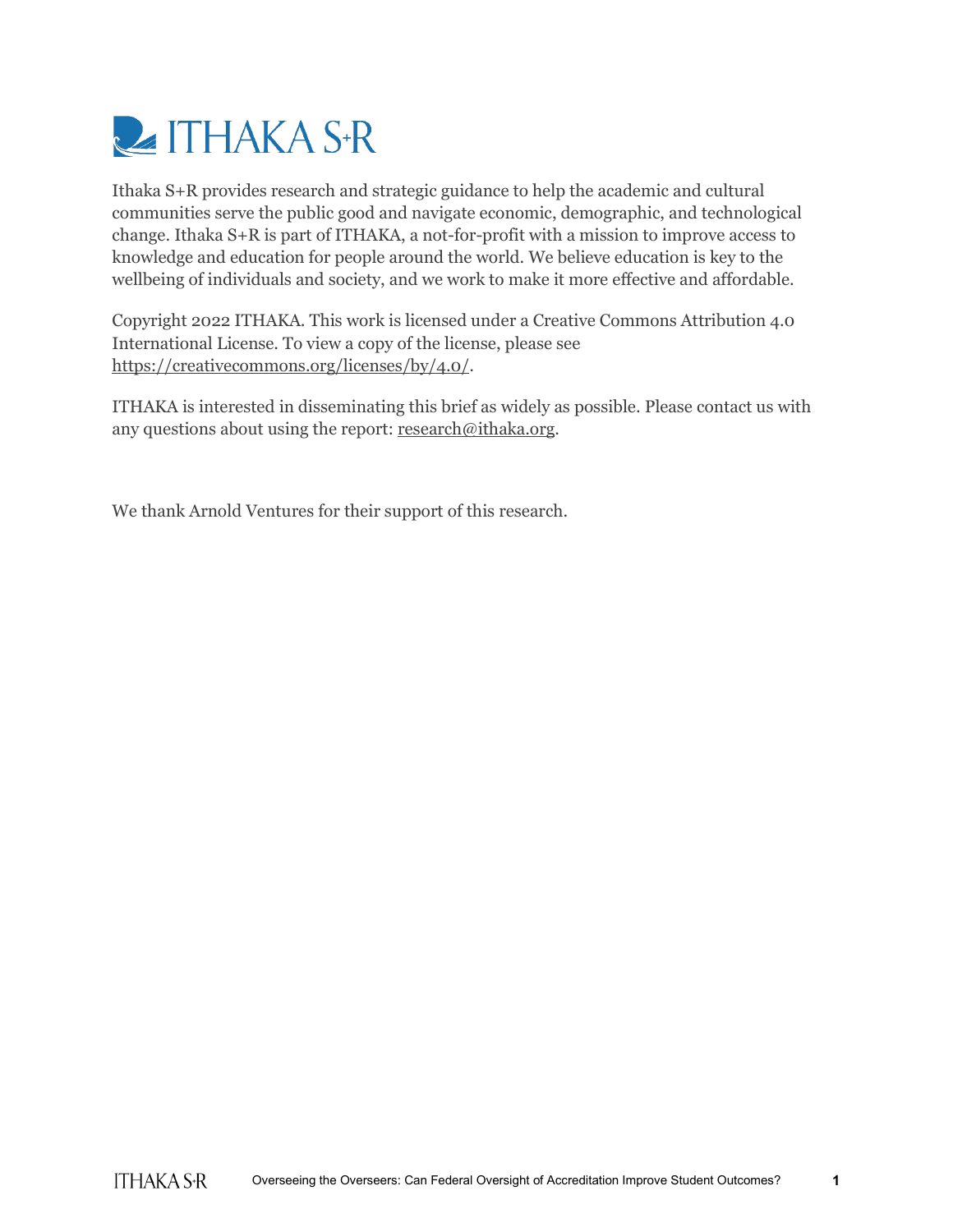## **Introduction**

Since the passage of the Higher Education Act (HEA) of 1965, the federal government has relied on the accreditation process to ensure quality at postsecondary institutions receiving federal dollars. In the ensuing decades, spending on higher education by the federal government—most significantly through federal student loans and grants—and by individuals has increased exponentially. Even as this spending helped fuel substantial growth in enrollment, a completion crisis has left many former students with debt but no degree,<sup>[1](#page-2-0)</sup> and highly uncertain labor market prospects. If accreditors have failed to ensure an adequate level of quality control for students attending postsecondary institutions, increased oversight by the federal government is necessary to guarantee institutions are providing high-quality programs.

The accreditation process and the federal role in shaping it are clearly of critical importance for ensuring all students have access to quality postsecondary options. And yet, due to the complexity of the relationship among the federal government, accreditors, and institutions, and the opacity of the accreditation process itself, there is little systematic evidence about the effects on higher education institutions and their students of this quality assurance regime and the periodic federal policy changes that reorient it.

Ithaka S+R began a pilot study in 2021 to assess the feasibility of using publicly available data on the accreditation process and outcomes to evaluate the impact of federal oversight mechanisms on institutional and student outcomes. In this report, we provide an overview of accreditation in the US and assess the impact of changes in federal oversight. We focus on changes to oversight that were part of the 2008 reauthorization of the HEA and specifically look at the Southern Association of Colleges and Schools Commission on Colleges (SACSCOC) institutions given data availability. We also examine an oversight dashboard of accreditors launched in 2016 to understand if this form of public accountability may help improve student outcomes.

Our findings suggest that the 2008 reauthorization of the HEA resulted in no statistical improvement of student outcomes at institutions accredited by the agency we examine, but the 2016 NACIQI pilot project, as well as other efforts made by the Department of Education (ED) towards greater data transparency, may have led to improved student outcomes.

## What is accreditation and how does it work?

In 2018 approximately \$122.4 billion in Title IV funds were made available to students seeking a postsecondary education at an eligible institution. Institutions access these funds by passing through a "regulatory triad" comprised of state authorization, recognition by ED, and accreditation from an ED recognized accreditation agency. The state and federal government seek to ensure consumer protection and administrative compliance of institutions, respectively,

<span id="page-2-0"></span><sup>1</sup> Julia Karon, James Dean Ward, Catharine Bond Hill, and Martin Kurzweil, "Solving Stranded Credits: Assessing the Scope and Effects of Transcript Withholding on Students, States, and Institutions," *Ithaka S+R*, 5 October 2020, [https://doi.org/10.18665/sr.313978.](https://doi.org/10.18665/sr.313978)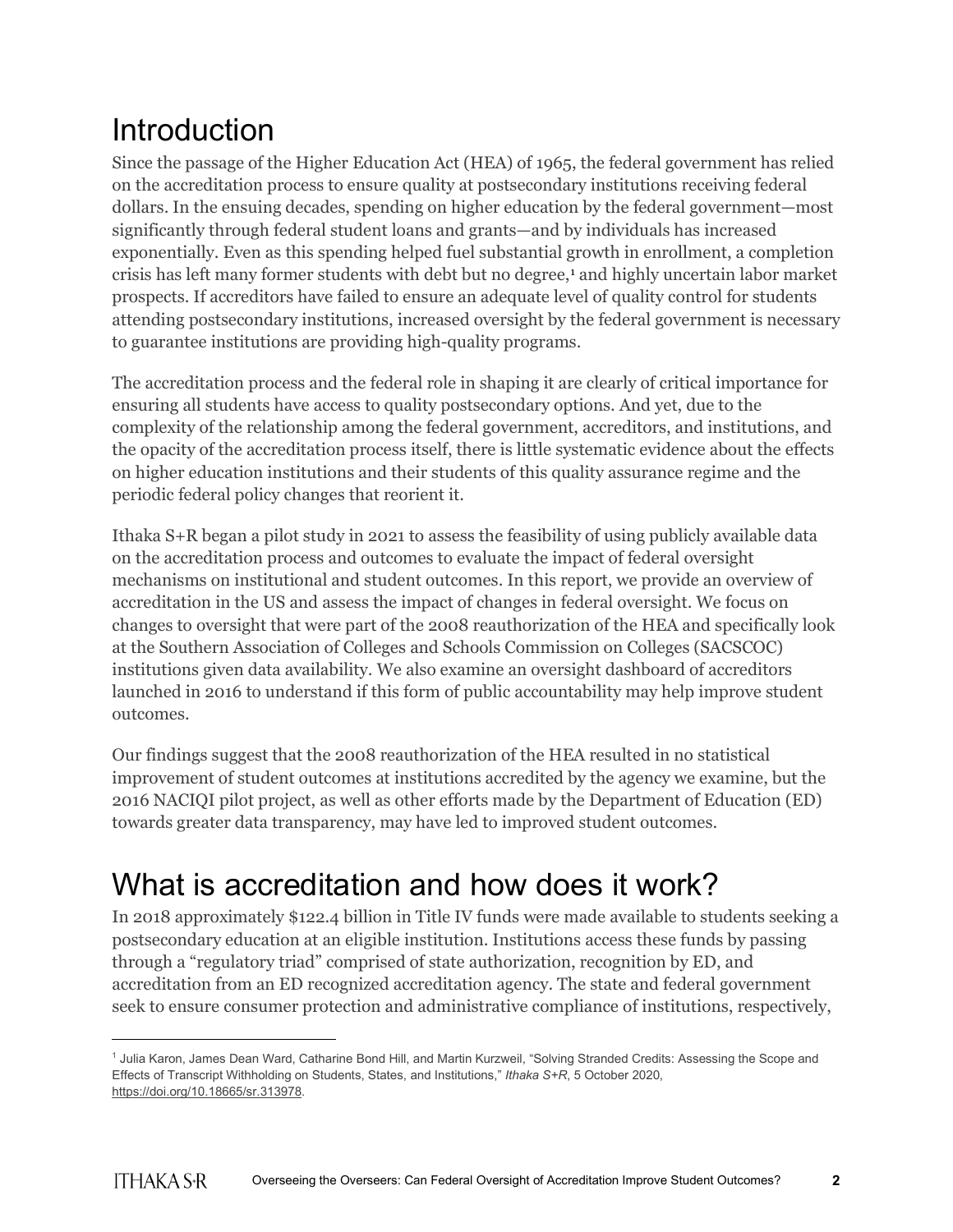while accreditation agencies are meant to provide "quality assurance" of the education provided by institutions.[2](#page-3-0) Jointly, the triad is supposed to ensure that public and private investments into higher education are beneficial for taxpayers and students.

The lack of a centralized authority to monitor the quality and performance of schools has led to student outcomes that vary dramatically across the country. Currently there are no minimum expectations on metrics like graduation rates or loan default rates, and poor-performing institutions are rarely punished by accreditors. In 2014, \$16 billion in government aid was sent to students at four-year institutions with a six-year graduation rate less than 33 percent, and a US Government Accountability Office (GAO) report found that, from 2009-2014, accreditors were no more likely to act against institutions with poor student outcomes than they were against institutions with strong outcomes.[3](#page-3-1) Despite the important role accreditation plays in the regulatory triad, the current structure of accountability is not properly meeting the needs of students.

### Currently there are no minimum expectations on metrics like graduation rates or loan default rates, and poor-performing institutions are rarely punished by accreditors.

There are two types of accreditation agencies: institutional and programmatic. Institutional accreditors are either regional, which cover most private and nonprofit colleges in the US, or national, which accredit most for-profit and religious institutions in the country. Eighty-five percent of students attend institutions accredited by a regional accreditor. Institutions that are accredited by a federally approved national or regional accreditor are eligible to receive Title IV funds (e.g., Pell grants and federal student loans).[4](#page-3-2) Programmatic accreditation involves the review and approval of specific programs within an institution. Although programmatic accreditors can seek approval from ED and grant Title IV eligibility to institutions with a single programmatic focus, these types of accreditors more commonly serve as quality control for professional or graduate schools within a larger institution. For example, 19 states limit eligibility to take the bar exam (and therefore practice law) to students who have graduated from a law school that is accredited by the American Bar Association.[5](#page-3-3) Because regional accreditors oversee the largest institutions and the most students, understanding how federal policy impacts the policies of these agencies is an important step towards analyzing how federal changes can best support student outcomes.

<span id="page-3-0"></span><sup>2</sup> Alexandra Hegji, "An Overview of Accreditation of Higher Education in the United States," *Congressional Research Service*, 16 October 2020, [https://crsreports.congress.gov/product/pdf/R/R43826.](https://crsreports.congress.gov/product/pdf/R/R43826)

<span id="page-3-1"></span><sup>3</sup> Antoinette Flores, "The Unwatched Watchdogs: How the Department of Education Fails to Properly Monitor College Accreditation Agencies," *Center for American Progress*, 19 September 2019, [https://www.americanprogress.org/article/the-unwatched](https://www.americanprogress.org/article/the-unwatched-watchdogs/)[watchdogs/;](https://www.americanprogress.org/article/the-unwatched-watchdogs/) Andrea Fuller and Douglas Belkin, "The Watchdogs of College Education Rarely Bite," *The Wall Street Journal*, 17 June 2015, [https://www.wsj.com/articles/the-watchdogs-of-college-education-rarely-bite-1434594602.](https://www.wsj.com/articles/the-watchdogs-of-college-education-rarely-bite-1434594602)

<span id="page-3-2"></span><sup>4</sup> Robert Kelchen, "Accreditation and Accountability" in *Higher Education Accountability*, (Johns Hopkins University Press, 2018), 97- 98.

<span id="page-3-3"></span><sup>5</sup> Ibid.,102-103.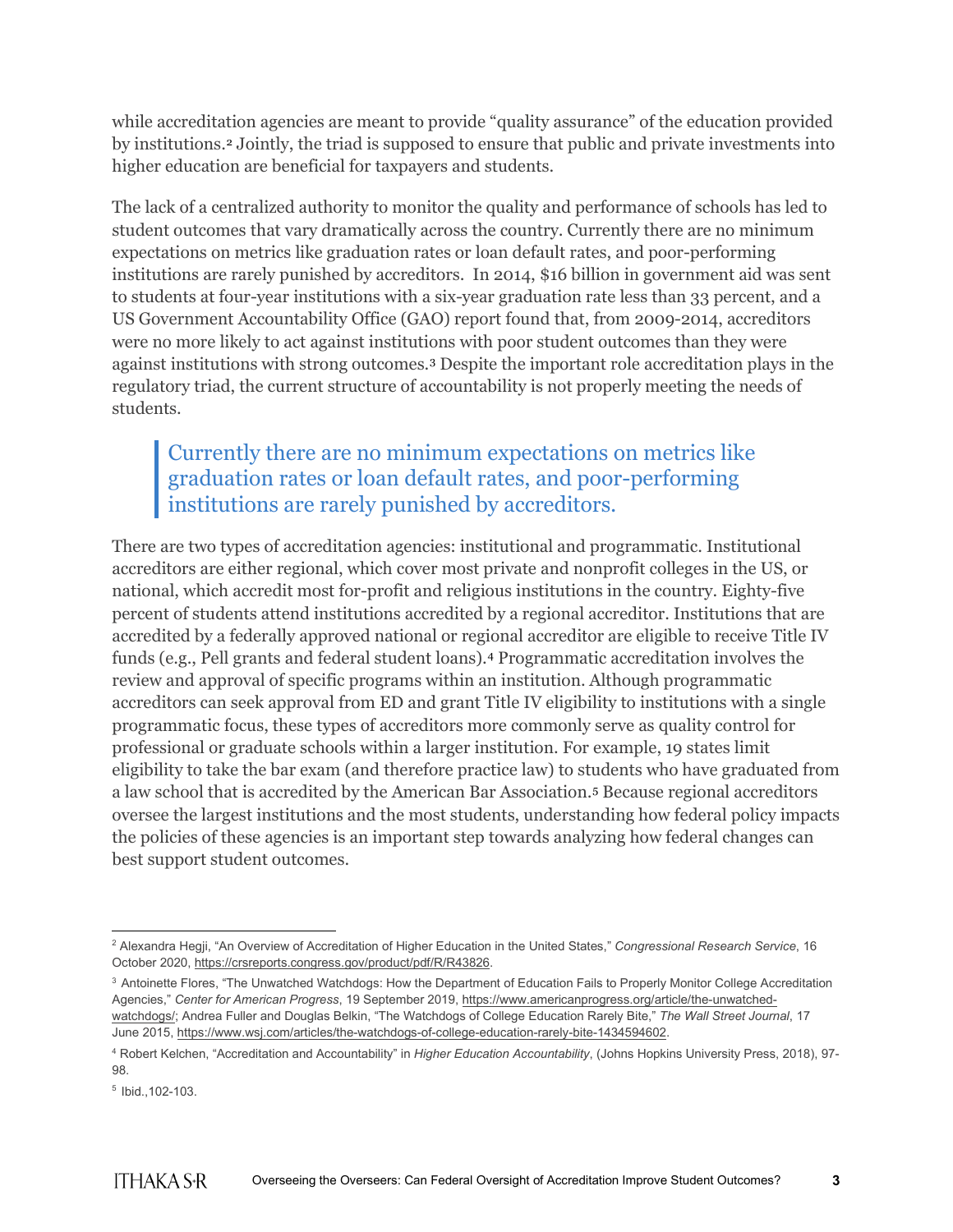Although different accrediting agencies have different standards, accreditation usually works through a series of the same institutional checks. An institution first performs a self-assessment based on the standards of the agency through which they are seeking accreditation, then they are subject to a peer review conducted by a team of volunteers, usually made up of faculty and administrators from institutions accredited by the same agency. The accreditor then evaluates the materials compiled through the self-study and peer review, sometimes asking for clarification or further information from an institution, before administering a decision on accreditation. Schools that receive a favorable decision will then seek reaffirmation of accreditation once their allotted time is up, usually five to ten years.

For participating institutions to be eligible for Title IV funds, an accreditor must be recognized by ED, a process that reoccurs every five years. ED staff review each accreditation agency based on criteria set forth in the Higher Education Act (HEA) that require accreditors to maintain and enforce standards on student achievement, curricula, distance education, fiscal capacity, program length, and other factors. ED staff then submit their report to the National Advisory Committee on Institutional Quality and Integrity (NACIQI), an appointed group of educators and stakeholders who, after reviewing the ED staff report and conducting a public hearing, submit a recommendation to a senior department official (SDO) in ED who then makes the final recommendation on recognition, which is then approved by the Secretary of Education.[6](#page-4-0) NACIQI, an integral piece of the accreditation process, was first formed after the 1992 reauthorization of the HEA as a part of a broader effort by Congress to strengthen the recognition process.[7](#page-4-1) The reauthorization detailed new standards by which to assess institutions, and set the stage for increased government involvement in the accreditation process. It is important to understand what effects, if any, NACIQI oversight of accreditors has on the quality of postsecondary programs and student outcomes.

Despite accreditation's key role in the disbursement of billions of dollars in federal money, little empirical research has been done to explore how student outcomes change in response to federal policy shifts.

Despite accreditation's key role in the disbursement of billions of dollars in federal money, little empirical research has been done to explore how student outcomes change in response to federal policy shifts. One qualitative research study found that institutions reacted to changes in their accreditor's policies most commonly by identifying the value of new or changed accreditation policies and implementing them in a way that is meaningful for the institution, leveraging existing committees to make recommendations, and integrating accreditation policy

<span id="page-4-0"></span><sup>6</sup> Judith S. Eaton, "An Overview of U.S. Accreditation," *Council for Higher Education (CHEA)*, November 2015, 7, [https://www.chea.org/sites/default/files/other-content/Overview%20of%20US%20Accreditation%202015.pdf.](https://www.chea.org/sites/default/files/other-content/Overview%20of%20US%20Accreditation%202015.pdf)

<span id="page-4-1"></span><sup>7</sup> Alexandra Hegji, "An Overview of Accreditation of Higher Education in the United States," *Congressional Research Service*, 16 October 2020), 7[, https://crsreports.congress.gov/product/pdf/R/R43826.](https://crsreports.congress.gov/product/pdf/R/R43826)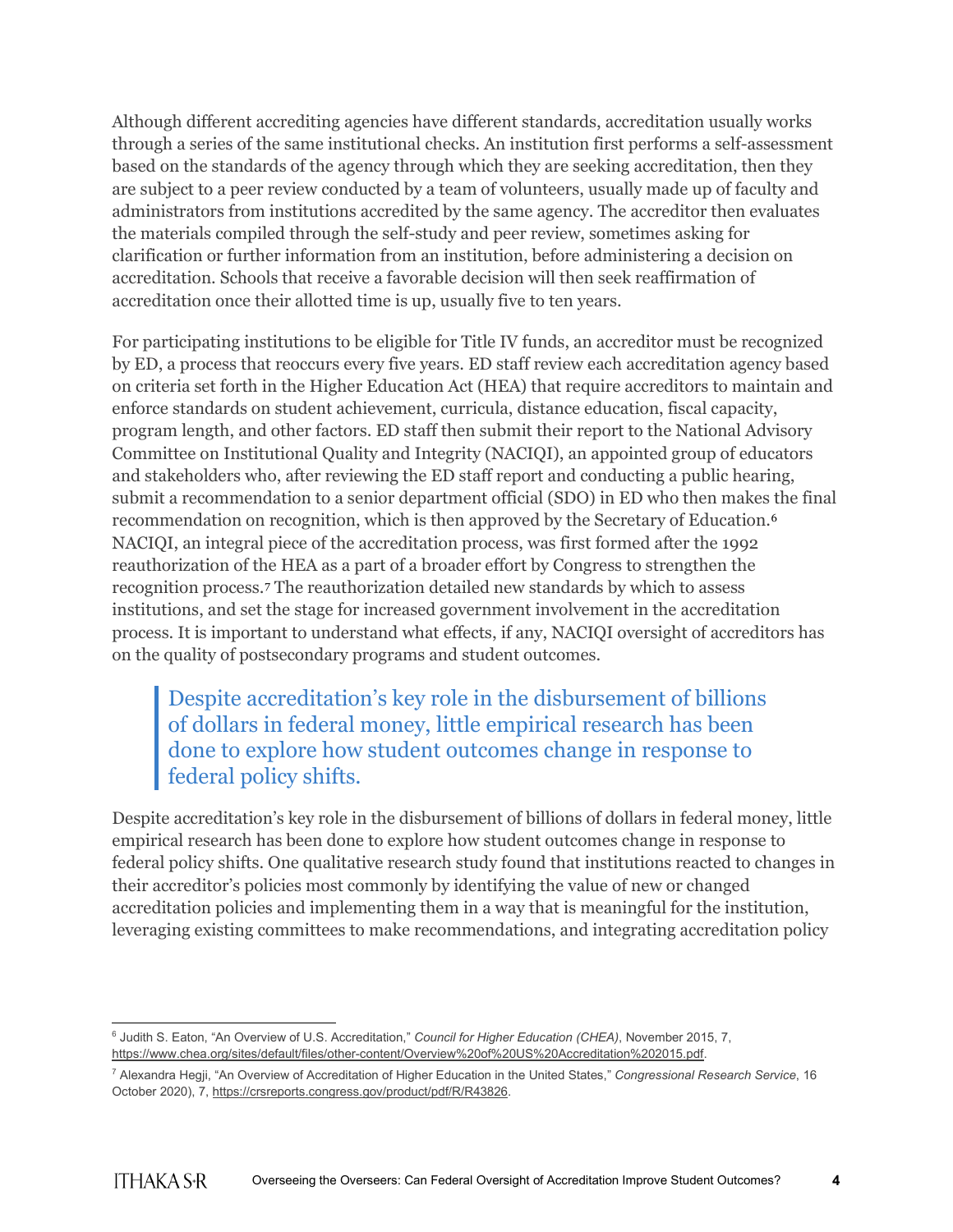changes with existing internal institutional policies.[8](#page-5-0) Other studies on accreditation policy focus on programmatic accreditation. One such study finds evidence that changing accreditation standards for engineering students in 2004 had a positive effect on student outcomes.[9](#page-5-1) However, because programmatic accreditation is generally used as an industry-specific marker of quality rather than a general gatekeeper for Title IV funds, changes at these smaller agencies may not mirror changes to institutional accreditation standards. More evidence is needed to identify the extent to which federal changes have made a difference in student outcomes. As student loan debt continues to grow, instituting proper accountability for poor-performing schools and the accreditors who oversee them is of vital importance to ensure students have access to high-quality postsecondary opportunities and taxpayer dollars are spent effectively.

As student loan debt continues to grow, instituting proper accountability for poor-performing schools and the accreditors who oversee them is of vital importance to ensure students have access to high-quality postsecondary opportunities and taxpayer dollars are spent effectively.

In the next sections, we provide estimates of how federal actions related to accreditation may impact student outcomes using two case studies. First, we examine how the 2008 HEOA changes in accreditation standards were incorporated into an accreditor's review process and estimate the effects of these changes on credential completion efficiency, median debt, and loan repayment rates. Second, we look at NACIQI's 2016 accreditor dashboard pilot project to understand if this additional oversight influenced institutional behavior.

## The 2008 Reauthorization of the HEA

The 2008 Higher Education Opportunity Act (HEOA), the last time the HEA has been reauthorized, also marks the last time federal accreditation policy has been changed significantly in the US. Among other changes, the 2008 reauthorization granted institutions more flexibility to define "quality standards" on student achievement with which they are to be judged by accreditors, restructured NACIQI by splitting appointments up between the secretary of education and the two branches of Congress, required accreditors to address transfer of credit, introduced greater transparency to the public, outlined rules for due process for institutions, required all institutions publish definitions of credit hours, and explicitly required accreditors to monitor the enrollment growth of institutions.<sup>[10](#page-5-2)</sup> Although the HEOA provided specific areas accreditors must consider in their review process, it strictly prohibited the secretary of

<span id="page-5-0"></span><sup>8</sup> Kim Levey, "When Accreditation Policy Changes: An Exploration of How Institutions of Higher Education Adapt," *Pepperdine University Theses and Dissertations*, 2019, 133-134,

[https://digitalcommons.pepperdine.edu/cgi/viewcontent.cgi?article=2053&context=etd.](https://digitalcommons.pepperdine.edu/cgi/viewcontent.cgi?article=2053&context=etd)

<span id="page-5-1"></span><sup>9</sup> J. Fredericks Volkwein, Lisa R. Lattuca, Betty J. Harper, and Robert J. Domingo, "Measuring the Impact of Professional Accreditation on Student Experiences and Learning Outcomes," *Research in Higher Education* 48, no. 2 (2007): 251-282, [https://link.springer.com/content/pdf/10.1007/s11162-006-9039-y.pdf.](https://link.springer.com/content/pdf/10.1007/s11162-006-9039-y.pdf)

<span id="page-5-2"></span><sup>10</sup> Vincent Sampson, "Dear Colleague Letter: Summary of the Higher Education Opportunity Act, *Office of Postsecondary Education,*  December 2008, 78[, https://fsapartners.ed.gov/sites/default/files/attachments/dpcletters/GEN0812FP0810AttachHEOADCL.pdf.](https://fsapartners.ed.gov/sites/default/files/attachments/dpcletters/GEN0812FP0810AttachHEOADCL.pdf)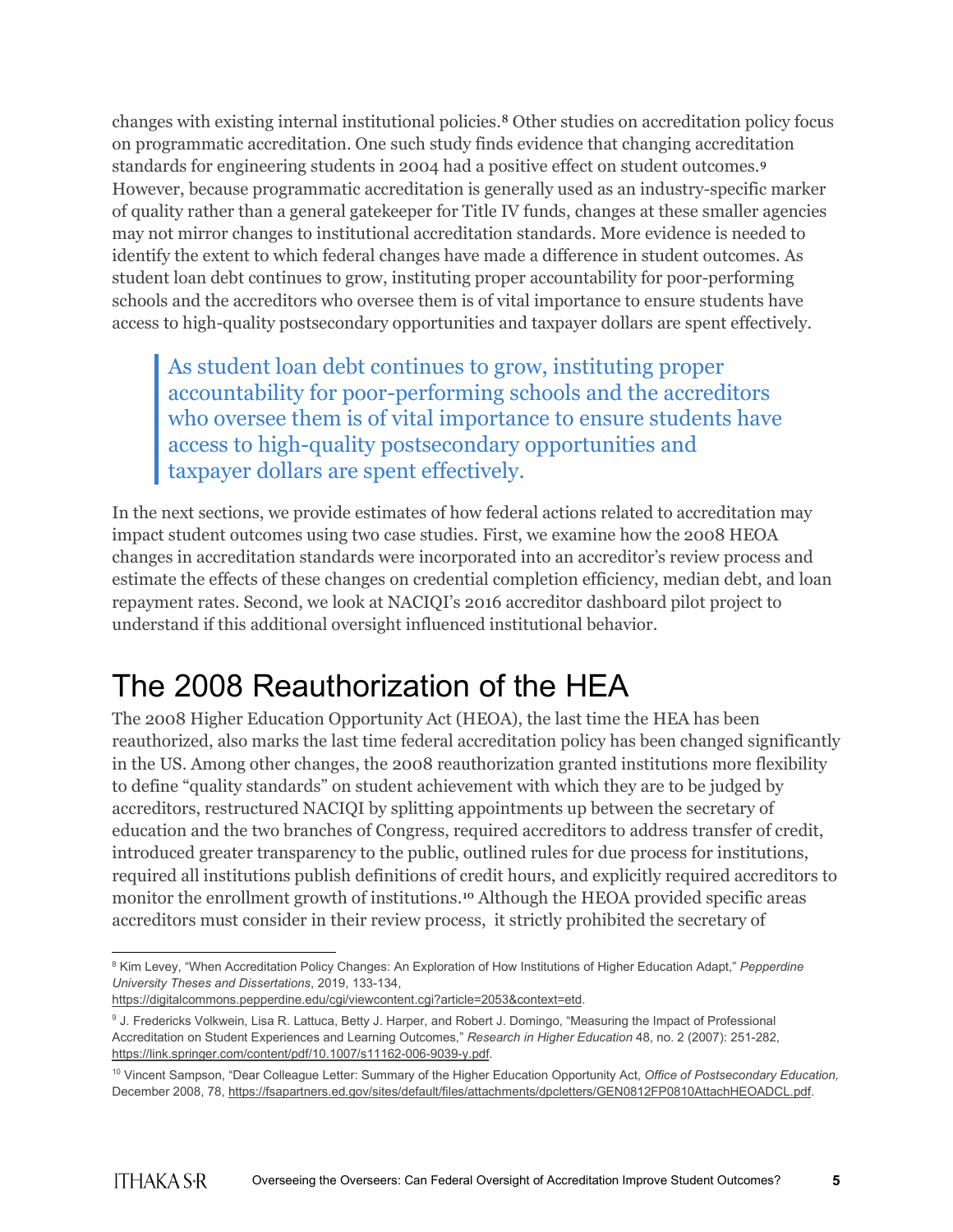education from "establishing any criteria that specifies, defines, or prescribes the standards that accrediting agencies use to assess any institution's success with respect to student achievement.[11](#page-6-0)" Without any strict guidelines, each accreditor has the ability to self-determine if it meets these standards, with the five-year NACIQI review being the only opportunity for the federal government to weigh in. This process is an example of how the patchwork accreditation system results in colleges across the country being held to different quality standards.

### Data Availability

We began the study by looking for information on how regional accreditors responded to changes in federal accreditation policy. The scope of our study required that the information be publicly posted by an accreditor on their website. Although there are many ways to evaluate how an accreditor responded to federal policy changes, we found that analyzing meeting minutes and versions of an accreditor's Standards of Accreditation from around the time new federal policy changes took place was the most useful practice. As the largest accrediting bodies, we focused our search on regional accreditors, most of whom have detailed Standards of Accreditation and other policy documentation from the most recent years readily available on their website. The Southern Association of Colleges and Schools Commission on Colleges (SACSCOC) had the most comprehensive historical meeting minutes and Standards of Accreditation available on their website. In fact, most regional accreditors had no historical documents publicly available. These documents from SACSCOC allowed us to evaluate how the accreditor responded to the 2008 reauthorization, making SACSCOC an ideal choice for our study. After reviewing documents, we manually coded accreditation actions and institutional outcomes. We have included these data as a downloadable appendix on our website.

### Approach

In this section we descriptively analyze institutional outcomes following the 2008 HEOA and seek to understand if changes in federal oversight of accreditors influenced behaviors in ways that impacted student outcomes. We also seek to understand whether the reauthorization influenced accreditor behavior in ways that impacted an institutions likelihood for reaffirmation or sanction. We utilize a difference-in-differences quasi-experimental design to evaluate whether SACSCOC policy changes made in response to the HEOA resulted in statistically significant changes in various outcome measures chosen to reflect a theoretical increase in educational quality, efficiency, and labor market value of credentials.

Following the 2008 reauthorization, regional accreditation agencies such SACSCOC were required to update internal policies governing the accreditation of the institutions they oversee. In the case of SACSCOC, the board of trustees met multiple times over the course of several years to discuss the new law and update the agency's policies to comply with federal mandates. These discussions culminated in several changes, most significantly an update to the agency's "guiding document," the Principles of Accreditation. Institutions accredited by SACSCOC would now be required to publish transfer criteria, provide the definition of a credit hour, evaluate

<span id="page-6-0"></span> $11$  Ibid.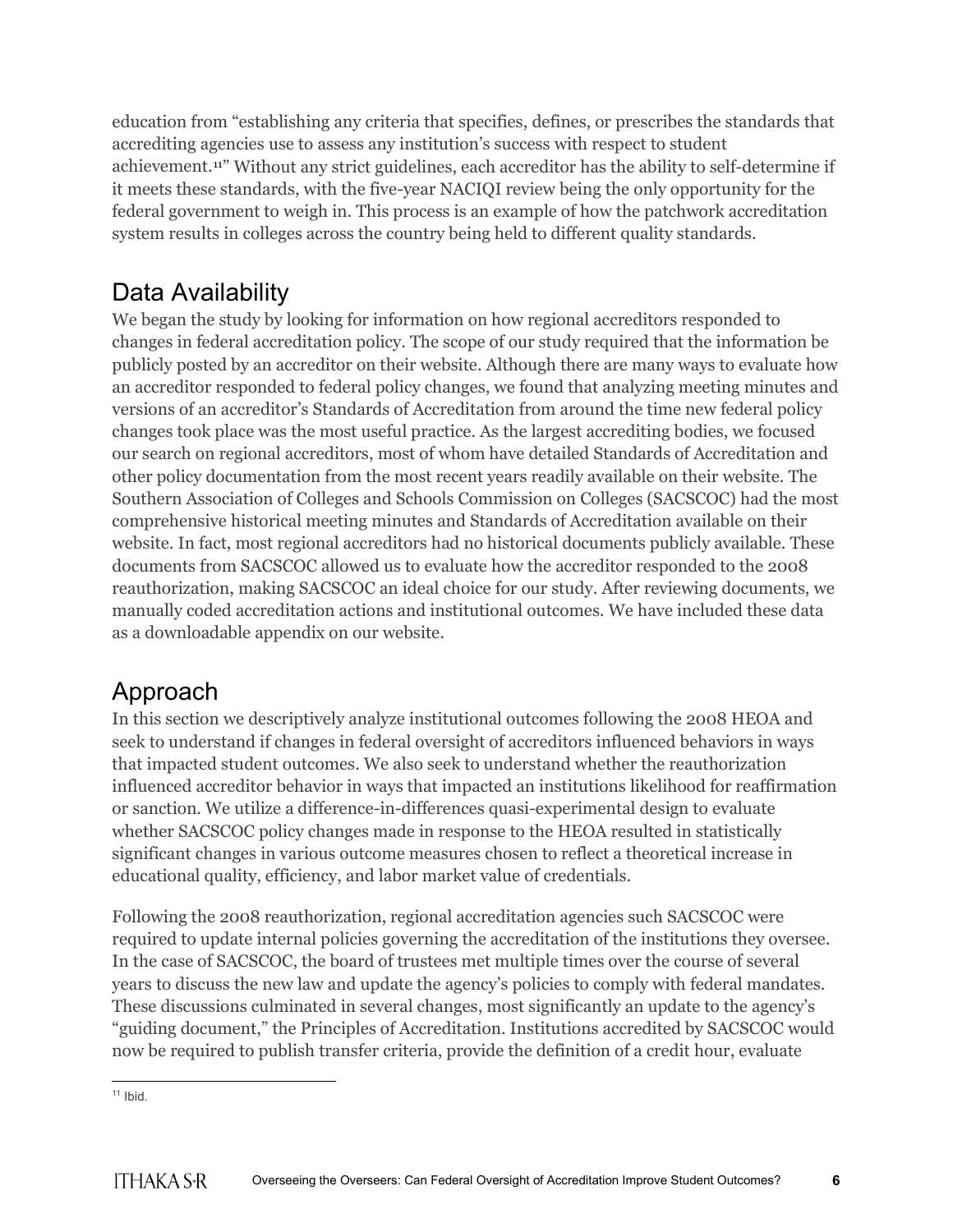student outcomes according to their mission, and take measures to protect against fraud in distance education. This change officially took effect January 1, 2012, and any institution that sought reaffirmation of their accreditation status after that date was subject to the new policies.

We hypothesize that the improvements in efficiency and quality of education that result from accreditation policy changes will manifest in increased productivity of degree completions (as measured by completions per 100 FTE), lower levels of undergraduate federal student loan debt, and greater levels of undergraduate federal loan repayment.

The sample for our analysis includes all institutions that received a decision on reaffirmation from SACSCOC from 2012 through 2017 (i.e., cohorts that began the reaffirmation process from 2009 through 2014). This provides us with a set of institutions subject to the old rules and a set of institutions subject to the new rules that went into effect January 1, 2012. We specify our model with and without fixed effects, as well as across our restrictive sample of data to test for differential effects. We also employ modelling techniques created by Cengiz and colleagues and Calloway and Sant'Anna to estimate the treatment effect of each cohort of institutions separately and create a weighted treatment effect that accounts for the staggered implementation of policies.[12](#page-7-0)

To estimate accreditation outcomes, we use the same sample and implement a linear probability model to test if institutions that began the reaffirmation process after the 2012 changes were more likely to be denied reaffirmation. We use a binary variable equal to "1" if an institution going up for reaffirmation was denied and placed on sanction by SACSCOC as the main outcome variable. The model uses the same set of controls described earlier and was ran with and without fixed effects to check the robustness of our findings.

While this model only accounts for institutions that underwent the reaffirmation process, there are several "negative actions" that SACSCOC can take against an institution during the course of the year. Actions such as "denying the request for a substantive change" or "placing an institution on warning" operate on a different timeline than the reaffirmation process. These actions are broadly referred to as "Sanctions and Other Negative Actions" in the SACSCOC meeting minutes. To account for the various timelines associated with different negative actions, we have created an interrupted-time-series model aimed at understanding the difference in incidence of negative actions and sanctions handed down by SACSCOC before and after the 2012 policy changes. The sample for this model consists of every institution that was either reaffirmed or faced a negative action by SACSCOC from 2009 to 2016.

### Findings

The following 2x2 tables outline the difference in outcomes across control and treatment groups in the period before and after the policy changes were implemented. Before sharing the results

<span id="page-7-0"></span><sup>12</sup> See Doruk Cengiz, Arindrajit Dube, Attila Lindner, and Ben Zipperer, "The Effect of Minimum Wages on Low-Wage Jobs," *The Quarterly Journal of Economics* 134, no. 3 (2019): 1405-1454, [https://doi.org/10.1093/qje/qjz014,](https://doi.org/10.1093/qje/qjz014) and Brantly Calloway and Pedro H.C. Sant'Anna, "Difference-in-Differences with multiple time periods," *Journal of Econometrics* 225, no. 2 (2020): 200-230. Additional details on our data and estimation strategy can be found in the methodological appendix.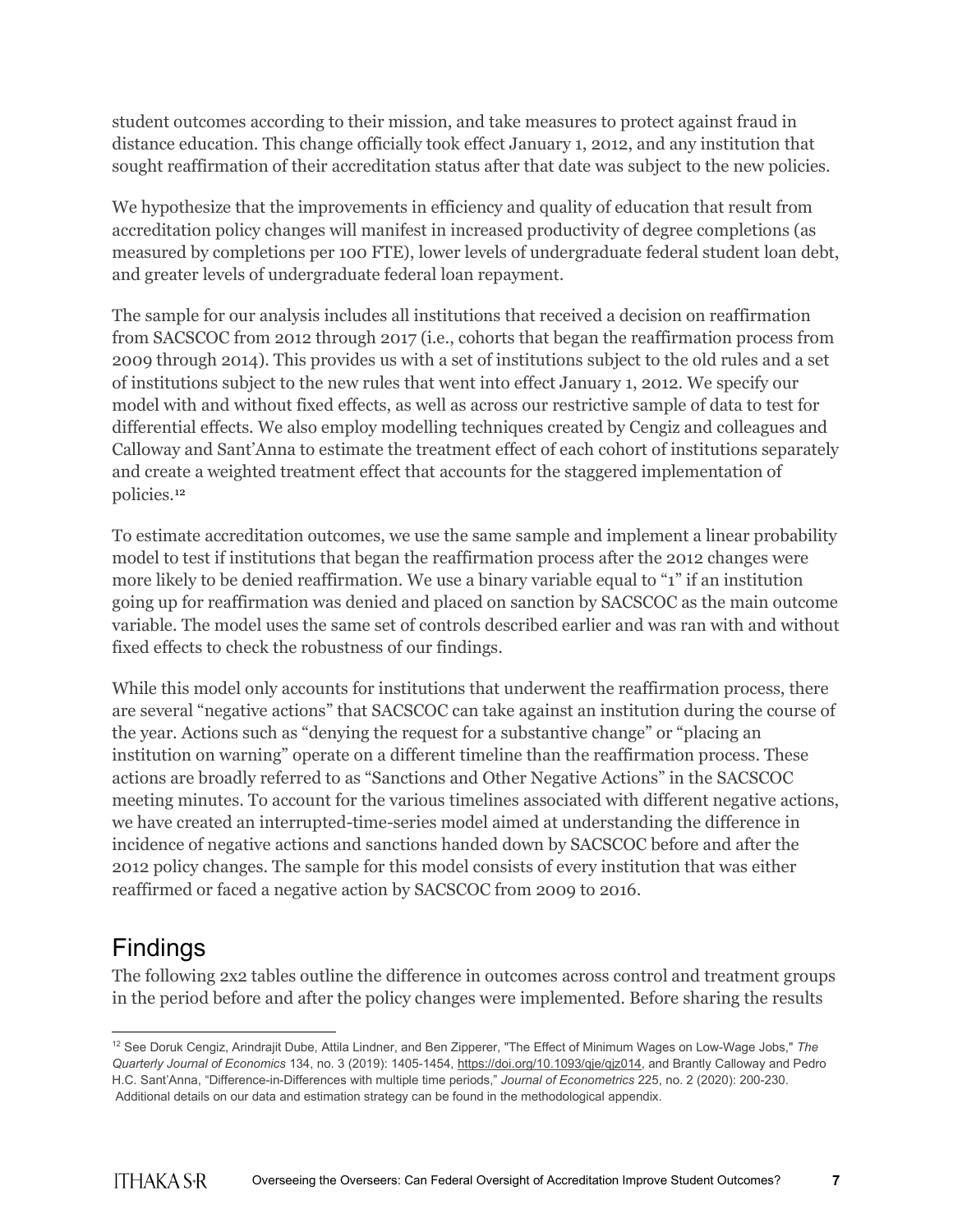of the implemented model, this simple picture of the difference-in-differences approach provides an informative starting point.

|                                 | <b>BA Completion per 100 FTE</b> |                                  |                        | <b>Median Debt</b>             |                                     |                        |  |
|---------------------------------|----------------------------------|----------------------------------|------------------------|--------------------------------|-------------------------------------|------------------------|--|
|                                 | Control<br>(2009, 2010)          | Treatment<br>$(2012 - 2014)$     | Treatment -<br>Control | <b>Control (2009,</b><br>2010) | <b>Treatment</b><br>$(2012 - 2014)$ | Treatment -<br>Control |  |
| Pre-Period<br>(2009-2011)       | 20.44                            | 18.93                            | $-1.51$                | 10058.83                       | 9661.12                             | $-397.71$              |  |
| Post-Period<br>$(2012 - 2014)$  | 19.977                           | 19.799                           | $-0.178$               | 11529.55                       | 11120.94                            | -408.61                |  |
| (Post-Period) -<br>(Pre-Period) | $-0.463$                         | 0.869                            | 1.332                  | 1470.72                        | 1459.82                             | $-10.9$                |  |
|                                 |                                  |                                  |                        |                                |                                     |                        |  |
|                                 |                                  | <b>AA Completion per 100 FTE</b> |                        |                                | <b>1 Year Repayment Rate</b>        |                        |  |
| Pre-Period<br>(2009-2011)       | 23.3                             | 23.2447                          | $-0.0553$              | 0.48754                        | 0.53372                             | 0.04618                |  |
| Post-Period<br>$(2012 - 2014)$  | 27.7823                          | 28.1415                          | 0.3592                 | 0.41832                        | 0.460535                            | 0.042215               |  |
| (Post-Period) -<br>(Pre-Period) | 4.4823                           | 4.8968                           | 0.4145                 | $-0.06922$                     | $-0.073185$                         | $-0.003965$            |  |

#### **Table 1: Simple DiD of Main Outcome Variables**

Here we see the average level of each outcome variable for the control and treatment groups in the pre- and post-treatment periods, as well as the difference between these groups across periods. As a reminder, the control group is made up of any institution that received a decision on reaffirmation from SACSCOC in 2012 or 2013 (cohorts that began the reaffirmation process between 2009 and 2010), and the treatment group is any institution that received a decision on reaffirmation in 2015, 2016, or 2017 (cohorts 2012, 2013, 2014). Institutions in the 2011 cohort (received a decision in 2014) have been excluded from our analysis to account for fuzziness in implementation date because it is unclear from policy documents if they would have been subject to the new accreditation standards. The descriptive results show modest growth in each of the completions per FTE metrics for the treatment group compared to the control group. The level of median debt increased for both the treatment and control groups from the pre- to postpolicy period at an almost identical rate. Similarly, the one-year repayment rate decreased for both groups, with a difference of only about 0.4 percent in the final difference.

Table 2 provides the estimates only for the main specification of the model, which includes institution and year fixed effects. The point estimates of the treatment X post-period interaction variable are not far from what the simple difference of averages shows. For example, on average, all else equal, the application of treatment is expected to increase bachelor's degree credential production per 100 FTE by 1.03 degrees. However, none of these results are statistically significant, thus there is no statistical evidence that the SACSCOC policy changes resulted in improvements in credential production per FTE, median debt, or one year repayment rate.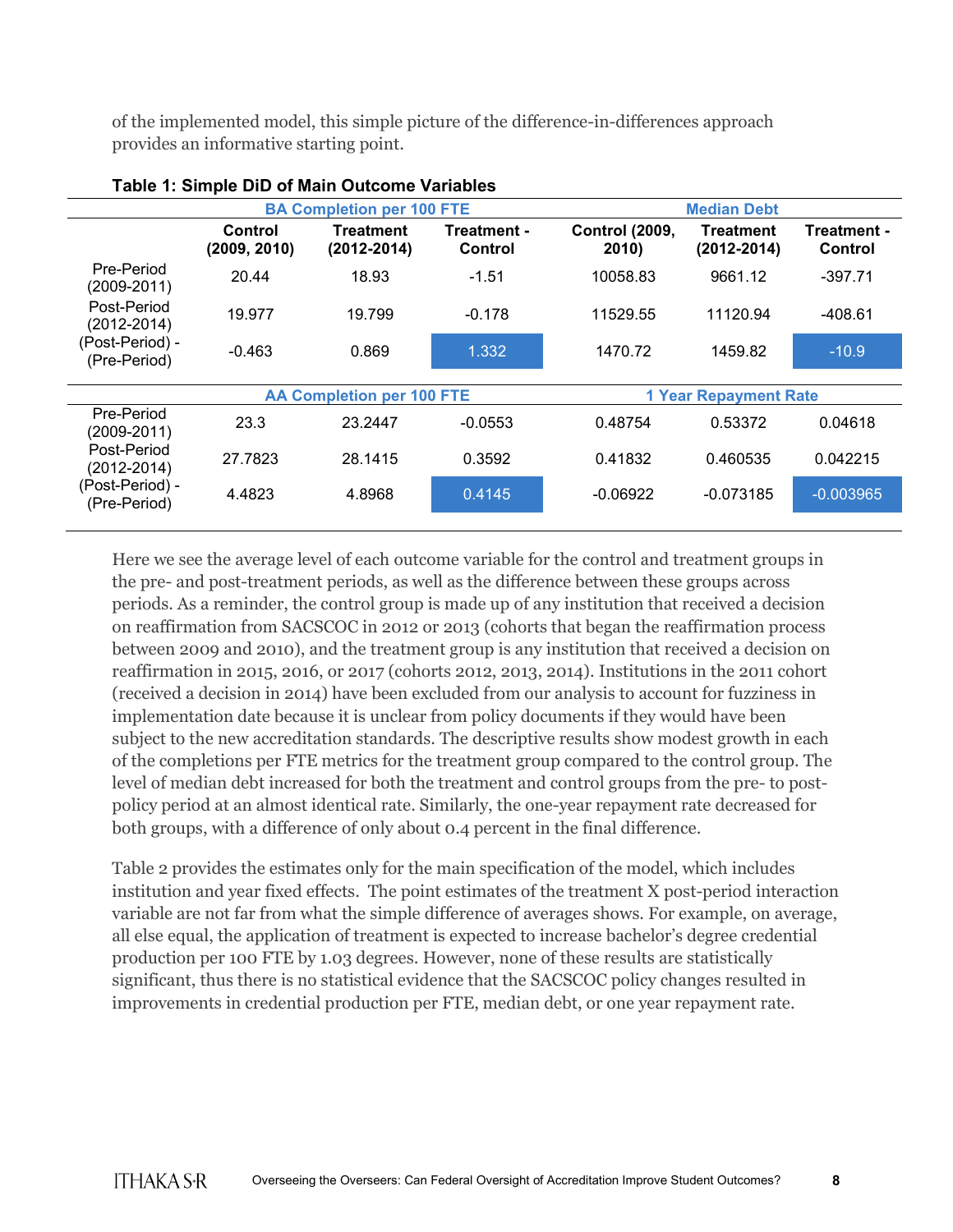|                                                                         | (1)                                    | (2)                              | (3)                        | (4)                   | (5)                           |
|-------------------------------------------------------------------------|----------------------------------------|----------------------------------|----------------------------|-----------------------|-------------------------------|
| <b>VARIABLES</b>                                                        | <b>Credential</b><br><b>Efficiency</b> | <b>Bachelor's</b><br>per 100 FTE | Associate's<br>per 100 FTE | Median<br><b>Debt</b> | One Year<br>Repayment<br>Rate |
|                                                                         |                                        |                                  |                            |                       |                               |
| <b>Treat x Post</b>                                                     | 0.518                                  | 1.030                            | 0.185                      | $-47.17$              | $-0.00558$                    |
|                                                                         | (0.681)                                | (1.047)                          | (0.877)                    | (231.6)               | (0.00546)                     |
| <b>Observations</b>                                                     | 2,178                                  | 1,326                            | 852                        | 1,842                 | 1,842                         |
| R-squared                                                               | 0.033                                  | 0.035                            | 0.290                      | 0.336                 | 0.641                         |
| Number of Inst                                                          | 363                                    | 221                              | 142                        | 307                   | 307                           |
| Controls                                                                | <b>YES</b>                             | <b>YES</b>                       | <b>YES</b>                 | <b>YES</b>            | <b>YES</b>                    |
| Year FE                                                                 | <b>YES</b>                             | <b>YES</b>                       | <b>YES</b>                 | <b>YES</b>            | <b>YES</b>                    |
| Inst FE                                                                 | <b>YES</b>                             | <b>YES</b>                       | <b>YES</b>                 | YES.                  | <b>YES</b>                    |
| Robust standard errors in parentheses<br>*** p<0.01, ** p<0.05, * p<0.1 |                                        |                                  |                            |                       |                               |

#### **Table 2: Main Specification of Differences-in-Differences Analysis**

These estimates are robust to our other specifications. Running the model without fixed effects gave point estimates similar to those of the main specification. In addition, the statistical significance remained unchanged.

"Treatment" in this instance may not actually occur for each cohort of institutions at the same time. There is a possibility that institutions may not alter their behavior immediately following the SACSCOC policy changes but would instead react to the policy changes once they themselves began the reaffirmation process or that the time until the next reaffirmation may influence institutional behaviors. To investigate this, we replicate the strategy of Cengiz and colleagues to estimate the treatment effect of each cohort separately. The institutions in the 2012 cohort will be analyzed as the treatment group, then the institutions in the 2013 cohort, and finally the institutions in the 2014 cohort. Treatment, in this case, occurs when each cohort begins the reaffirmation process. The 2012 cohort undergoes treatment in 2012, the 2013 cohort in 2013, and the 2014 cohort has treatment year 2014. For the cohort-based analyses our control group will consist of the institutions that began the reaffirmation process prior to the accreditation policy changes in 2009 or 2010. We also follow Calloway and Sant'Anna's approach using the stata code *csdid*, which creates a weighted average treatment effect that accounts for the staggered start of accreditation review across cohorts. The results of the Cengiz analysis give point estimates that mostly match those of the main specification in sign and magnitude, suggesting cohorts are responding similarly regardless of time until reaffirmation. The statistical significance of these estimates are, again, unchanged in our robustness checks. Similarly, our results of the Calloway and Sant 'Anna approach do not provide evidence that the staggered timing of review is impacting our primary estimates.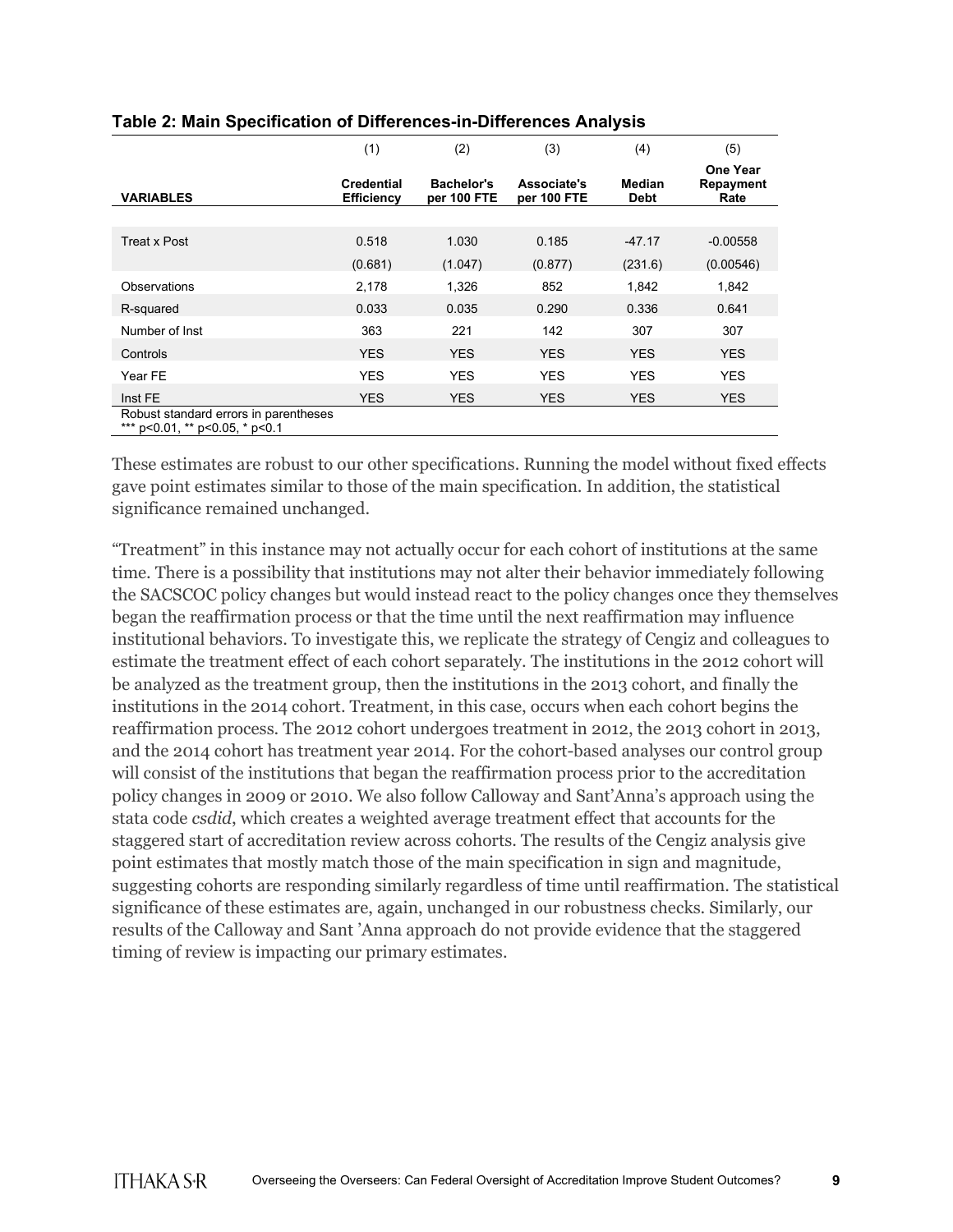|                                                                         | (1)<br><b>LPM-Denial</b><br>οf | (2)<br><b>LPM-Denial</b><br>οf |
|-------------------------------------------------------------------------|--------------------------------|--------------------------------|
| <b>VARIABLES</b>                                                        | <b>Reaffirmation</b>           | <b>Reaffirmation</b>           |
|                                                                         |                                |                                |
| <b>Treat x Post</b>                                                     | $0.0304***$                    | $0.0313***$                    |
|                                                                         | (0.00986)                      | (0.0101)                       |
| Treatment                                                               | $-0.0499**$                    |                                |
|                                                                         | (0.0196)                       |                                |
| Post-Period                                                             | $-0.00657$                     |                                |
|                                                                         | (0.00506)                      |                                |
| Constant                                                                | $0.140***$                     | $-0.0937$                      |
|                                                                         | (0.0531)                       | (0.108)                        |
| Observations                                                            | 2,178                          | 2,178                          |
| R-squared                                                               |                                | 0.070                          |
| Number of Inst                                                          | 363                            | 363                            |
| Controls                                                                | <b>YES</b>                     | <b>YES</b>                     |
| Year FE                                                                 |                                | <b>YES</b>                     |
| Inst FE                                                                 |                                | <b>YES</b>                     |
| Robust standard errors in parentheses<br>*** p<0.01, ** p<0.05, * p<0.1 |                                |                                |

#### **Table 3: Main Specification of Linear Probability Model**

The primary results of the linear probability model are shown in Table 3. The point estimates remain similar, and the statistical significance holds when the model is run with and without fixed effects. The results suggest institutions that began the reaffirmation process after 2012 are about 3.13 percentage points more likely to have been denied reaffirmation than those institutions that began the process prior to 2012.

The number of negative actions handed down to institutions varies by year but does not seem to increase after the policy changes in 2012. Figure 1 shows that there is considerable variability from year to year in terms of the number of negative actions delivered by SACSCOC, ranging from 26 in 2014 to 41 in 2011.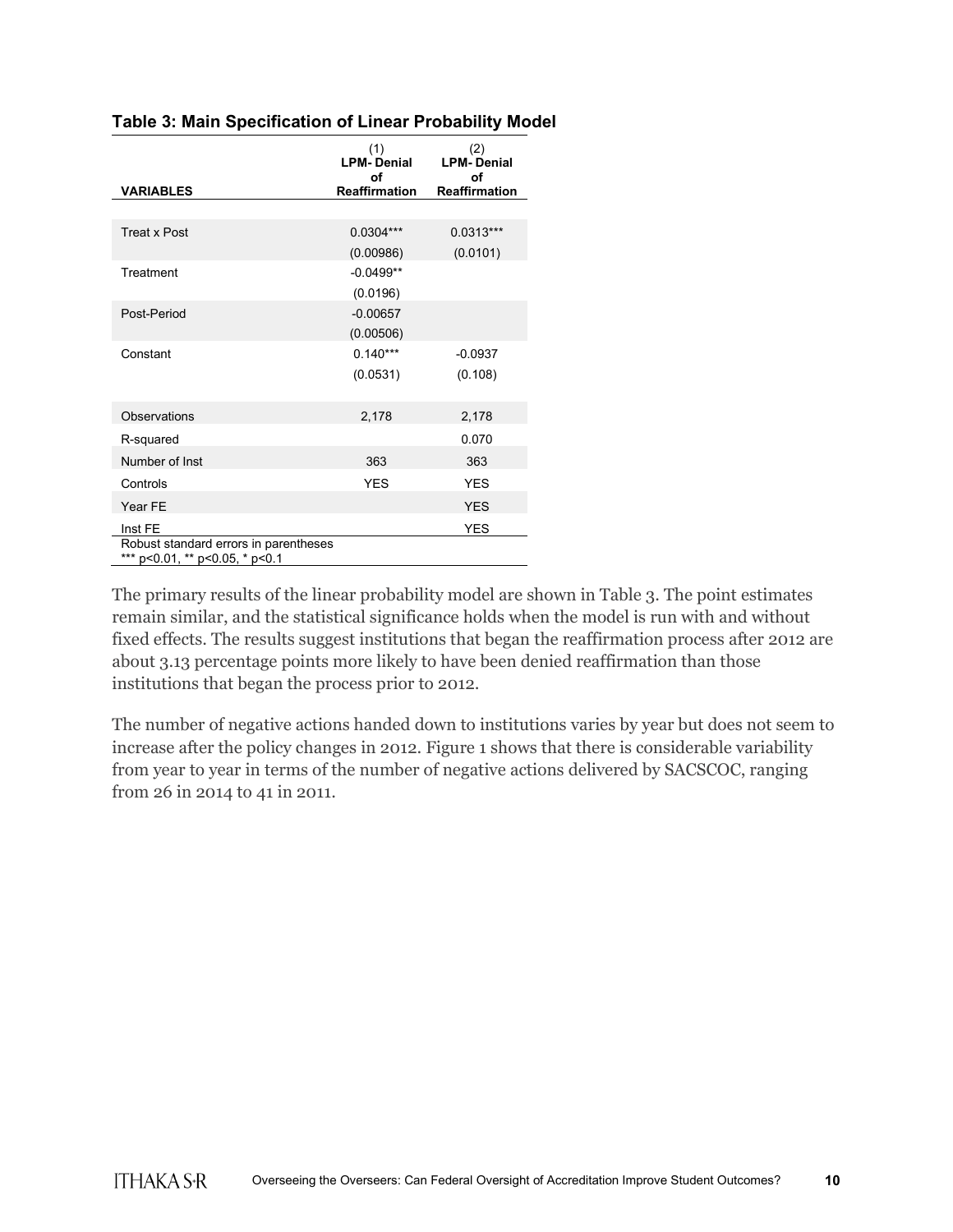

**Figure 1: Negative Actions or Sanctions delivered by SACSCOC, by Year**

### **Table 4: Interrupted Time-Series Analysis of Negative Action**

|                                                              | (1)                                         | (2)                                         | (3)                                               | (4)                                        | (5)                                               |
|--------------------------------------------------------------|---------------------------------------------|---------------------------------------------|---------------------------------------------------|--------------------------------------------|---------------------------------------------------|
| <b>VARIABLES</b>                                             | <b>Most</b><br><b>Restrictive</b><br>Sample | Less<br><b>Restrictive</b><br><b>Sample</b> | Less<br><b>Restrictive-</b><br><b>Cohort 2015</b> | Less<br><b>Restrictive-</b><br>Cohort 2014 | Less<br><b>Restrictive-</b><br><b>Cohort 2013</b> |
|                                                              |                                             |                                             |                                                   |                                            |                                                   |
| <b>Time Trend</b>                                            | 0.00795                                     | $0.00990*$                                  | $0.0105**$                                        | $0.0105**$                                 | $0.0104*$                                         |
|                                                              | (0.00587)                                   | (0.00529)                                   | (0.00527)                                         | (0.00526)                                  | (0.00539)                                         |
| Policy                                                       | $-0.0247*$                                  | $-0.0170$                                   | $-0.0173$                                         | $-0.0136$                                  | $-0.0116$                                         |
|                                                              | (0.0138)                                    | (0.0128)                                    | (0.0130)                                          | (0.0132)                                   | (0.0139)                                          |
| Time x Policy                                                | $-0.00802$                                  | $-0.0117**$                                 | $-0.0141**$                                       | $-0.0195***$                               | $-0.0209*$                                        |
|                                                              | (0.00682)                                   | (0.00580)                                   | (0.00624)                                         | (0.00744)                                  | (0.0121)                                          |
| Constant                                                     | 0.0479                                      | $0.0337***$                                 | $0.0355***$                                       | $0.0350***$                                | $0.0366***$                                       |
|                                                              | (0.0387)                                    | (0.00737)                                   | (0.00742)                                         | (0.00744)                                  | (0.00773)                                         |
| Controls                                                     | <b>YES</b>                                  |                                             |                                                   |                                            |                                                   |
| Observations                                                 | 4,888                                       | 5,240                                       | 4,599                                             | 3,948                                      | 3,300                                             |
| Number of Inst                                               | 611                                         | 655                                         | 657                                               | 658                                        | 660                                               |
| Standard errors in parentheses<br>p<0.01, ** p<0.05, * p<0.1 |                                             |                                             |                                                   |                                            |                                                   |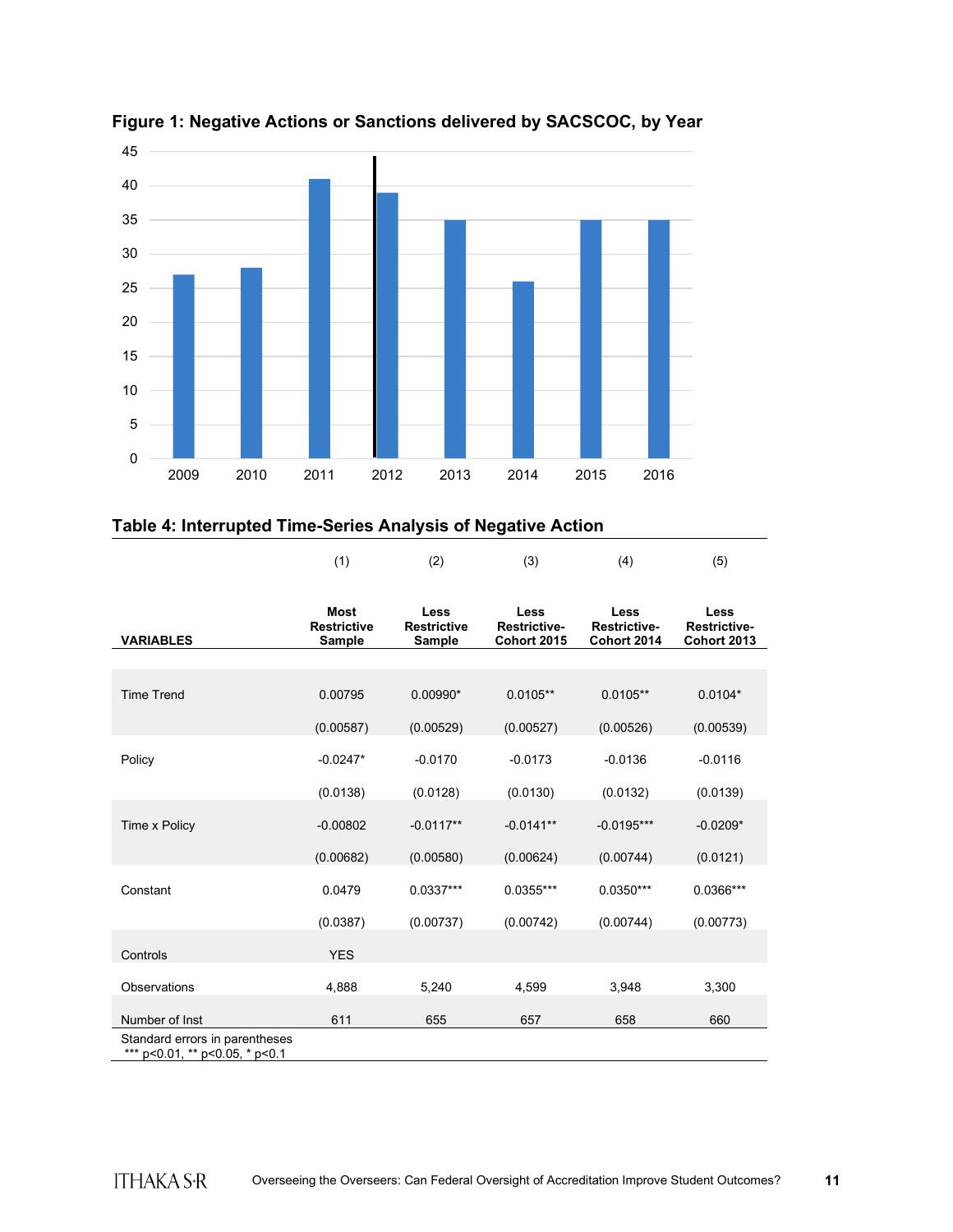Table 4 provides estimates from out ITS model of the relationship between SACSCOC's new accreditation standards and negative actions taken against member institutions. The coefficient on the variable *Policy* provides an estimate of the immediate effect of the change. The coefficient on *Time x Policy* provides an estimate of the annual effect following implementation. The resulting negative point estimates associated with the 2012 policy change imply that SACSCOC may have been less likely to deliver a negative action or sanction immediately following the policy. These results are, however, mostly insignificant, and small in size at a one percentage point decrease in the likelihood of receiving a sanction. The results of the most restrictive sample, our only model that includes controls beyond reaffirmation, only indicate statistical significance at the *a*=0.1 level for the policy change effect. While there is some evidence that the likelihood of receiving a negative action decreased over time, column 1 suggests these changes may be explained by institutional and state covariates. Overall, the results of this ITS analysis do not suggest a significant difference in the number of sanctions or negative actions handed down by SACSCOC following the 2012 policy changes, and certainly do not suggest any increase in the incidence of these actions.

## The 2016 NACIQI Pilot Program

The need for greater accountability in the recognition of accreditation agencies has been debated by policymakers throughout the past two decades. Prior to the 2008 reauthorization, the Spellings Commission, an ED commission focused on creating recommendations for the future of higher education, recommended accreditors concentrate on students' outcomes.[13](#page-12-0) Despite an effort from ED to include minimum qualitative and quantitative performance standards in the HEOA, pushback from accrediting agencies blocked this provision.

Despite this, ED has taken explicit steps in recent years to strengthen the accreditation process in response to obvious failures to control educational quality. From 2010 to 2015 the Accrediting Council for Independent Colleges and Schools (ACICS) named institutions under investigation to its honor roll 90 times. In the three-year period from 2012 to 2015, ACICS approved 17 institutions, campuses, or corporate entities under investigation to receive over \$5.7 billion in federal funds.[14](#page-12-1) Following the collapse of ITT Tech and Corinthian Colleges, two entities approved by ACICS, the National Advisory Committee on Institutional Quality and Integrity (NACIQI) began exploring ways they could institute more effective standards with which to judge student achievement at institutions approved by the accrediting agencies NACIQI oversees. Their efforts culminated in a pilot project that established new "accreditor

<span id="page-12-0"></span><sup>&</sup>lt;sup>13</sup> Robert Kelchen, "Accreditation and Accountability" in *Higher Education Accountability*, (Johns Hopkins University Press, 2018), 16.

<span id="page-12-1"></span><sup>&</sup>lt;sup>14</sup> Ben Miller, "ACICS Must Go: The Largest National Accreditation Agency Is a Deeply Troubled Organization That Should No Longer Serve as a Gatekeeper to Federal Financial Aid," *Center for American Progress*, 6 June 2016, [https://www.americanprogress.org/article/acics-must-go/.](https://www.americanprogress.org/article/acics-must-go/)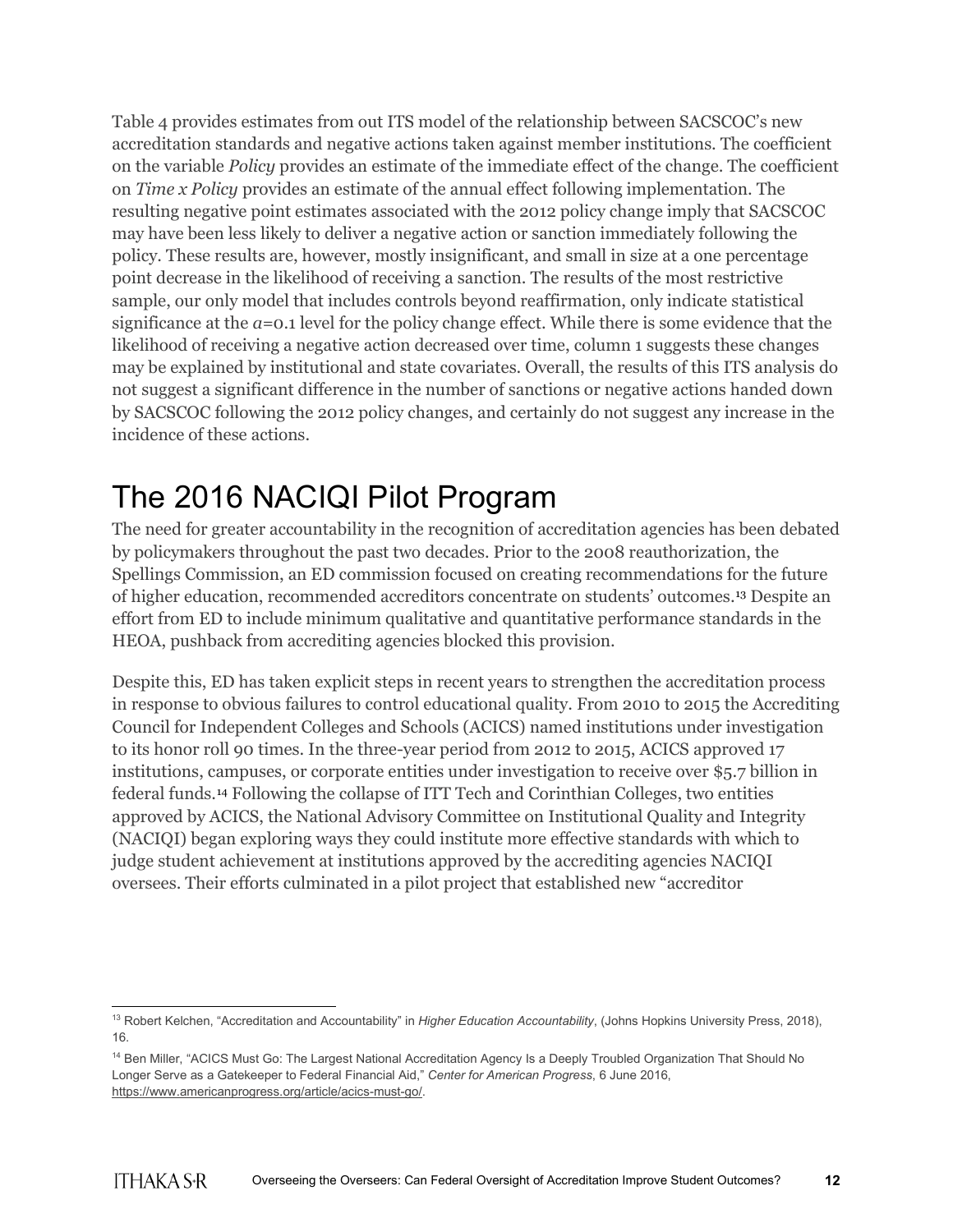dashboards" and sought to "bring information about agency standards and practices about student achievement into greater focus in NACIQI deliberations."[15](#page-13-0)

This dashboard allowed NACIQI to quickly and easily compare accreditors to each other on key outcomes such as debt levels, default rates, and graduation rates. NACIQI also began asking accrediting agencies about these data points during their public hearings. Although accrediting agencies could not be denied recognition from ED strictly based on not meeting specific student achievement standards, NACIQI began using the power they had to hold accreditors more accountable. Some accreditors responded to NACIQI's shift in approach by voluntarily setting minimum student learning standards or creating oversight groups to supervise poor-performing schools. For example, the Council of Regional Accrediting Commissions (C-RAC) announced in 2016 that the seven accreditors included in the group would systematically look at institutions they accredit with low graduation rates in a more formal review.[16](#page-13-1) In addition, regional agencies like the Higher Learning Commission and Western Association of Schools and Colleges (WASC) have taken steps to incorporate student outcomes into their regular reviews of institutions.[17](#page-13-2) In this section we examine the relationship between these public accountability measures and student outcomes.

### Approach

We hypothesize that the enactment of a 2016 pilot program, which "establishes a more systematic approach to considering student achievement and other outcome and performance metrics in the hearings for agencies that come before NACIQI'' will result in greater accountability for accreditation agencies and the institutions they accredit to produce better student outcomes. The higher standards set by NACIQI will result in higher graduation rates, and lower three-year cohort default rates.

We implement an interrupted time-series (ITS) quasi-experimental design to evaluate the 2016 pilot program enacted by NACIQI in response to the downfall of Corinthian Colleges and the increased federal scrutiny of for-profit accreditation. Our study examines the program's effectiveness in holding accreditation agencies accountable for the outcomes of students at the institutions they accredit. We estimate the effects on specific metrics that are used in the NACIQI tool, including the three-year cohort default rate and graduation rates at 4-year and 2 year institutions. Our sample includes data from every Title IV eligible campus or separately listed branch campus in the IPEDS database from 2012 to 2019 with outcome data available for all eight years of our study.

<span id="page-13-0"></span><sup>15</sup> "Considering Performance Data, Decision Activities, and Student Achievement: A Pilot Project," *The National Advisory Committee on Institutional Quality and Integrity (NACIQI)*, 2015, [https://sites.ed.gov/naciqi/files/naciqi-dir/2016-spring/pilot-project-march-](https://sites.ed.gov/naciqi/files/naciqi-dir/2016-spring/pilot-project-march-2016.pdf)[2016.pdf.](https://sites.ed.gov/naciqi/files/naciqi-dir/2016-spring/pilot-project-march-2016.pdf)

<span id="page-13-1"></span><sup>16</sup> Antoinette Flores, "How College Accreditors Miss the Mark on Student Outcomes," *Center for American Progress*, 25 April 2018, [https://www.americanprogress.org/article/college-accreditors-miss-mark-student-outcomes/.](https://www.americanprogress.org/article/college-accreditors-miss-mark-student-outcomes/)

<span id="page-13-2"></span><sup>17</sup> Simon Boehme, "Accreditor Accountability Changes 'Could Be Undone in a Heartbeat'," *Higher Ed Dive*, 30 July 2019, [https://www.highereddive.com/news/accreditor-accountability-changes-could-be-undone-in-a-heartbeat/559801/.](https://www.highereddive.com/news/accreditor-accountability-changes-could-be-undone-in-a-heartbeat/559801/)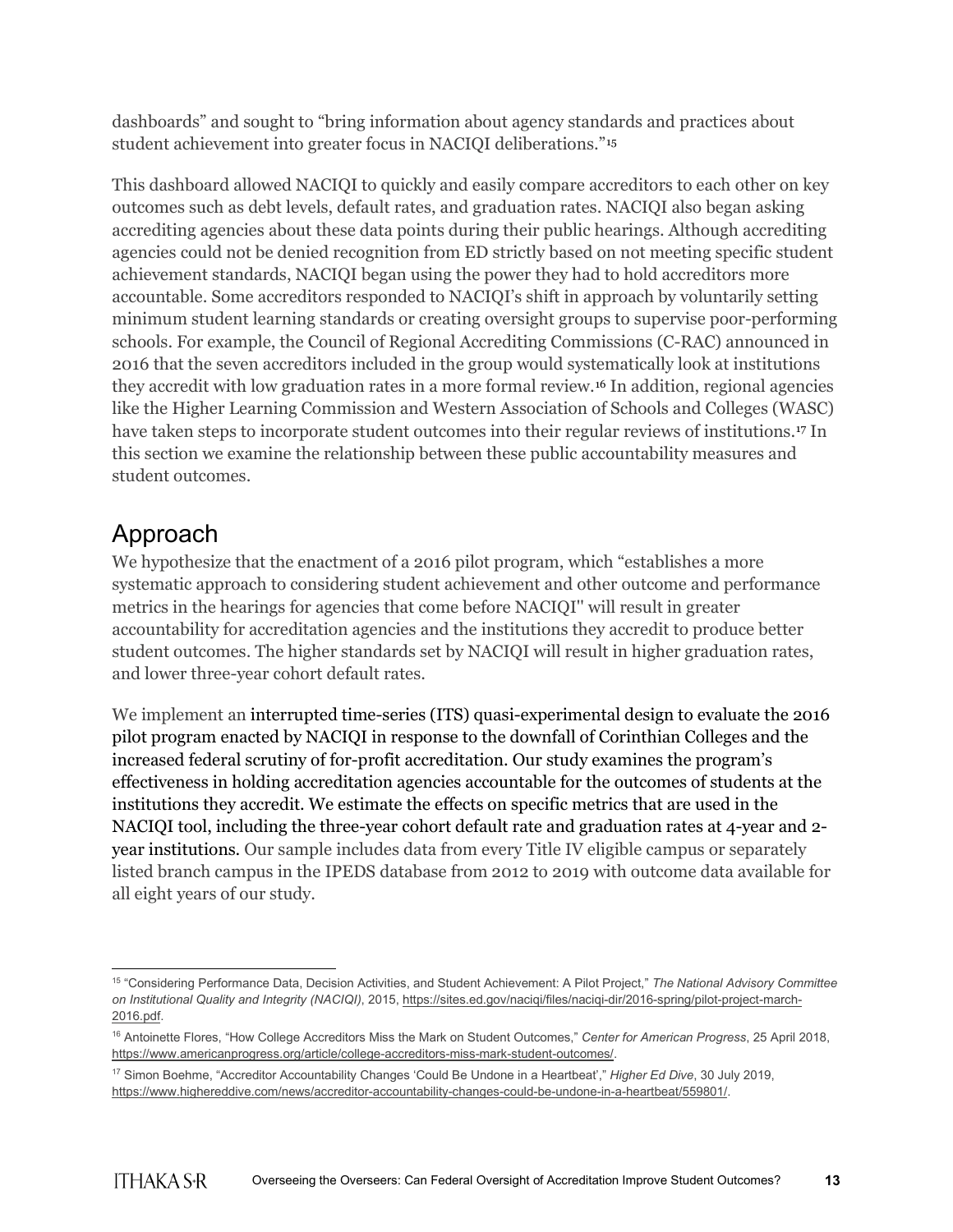### Findings

#### **Table 5: Interrupted Time-Series Analysis of NACIQI Pilot Project**

|                                                                  | (1)                              | (2)                                           | (3)                                                              |
|------------------------------------------------------------------|----------------------------------|-----------------------------------------------|------------------------------------------------------------------|
| <b>VARIABLES</b>                                                 | Cohort<br><b>Default</b><br>Rate | 150%<br>Graduation<br>Rate (4-<br>Year Inst.) | 150%<br><b>Graduation</b><br><b>Rate (Under</b><br>4-Year Inst.) |
|                                                                  |                                  |                                               |                                                                  |
| <b>Time Trend</b>                                                | $-0.00247***$                    | $-0.00315***$                                 | $-0.00806***$                                                    |
|                                                                  | (0.000545)                       | (0.00120)                                     | (0.00159)                                                        |
| Policy                                                           | $-0.00484***$                    | $-0.00256$                                    | $0.0126***$                                                      |
|                                                                  | (0.00114)                        | (0.00244)                                     | (0.00323)                                                        |
| Time x Policy                                                    | 0.000815                         | 0.00705***                                    | 0.00899***                                                       |
|                                                                  | (0.000537)                       | (0.00116)                                     | (0.00154)                                                        |
| Constant                                                         | $0.0951***$                      | $0.573***$                                    | $0.577***$                                                       |
|                                                                  | (0.00471)                        | (0.0131)                                      | (0.0165)                                                         |
| Controls                                                         | <b>YES</b>                       | <b>YES</b>                                    | <b>YES</b>                                                       |
| Observations                                                     | 30,219                           | 14,144                                        | 16,075                                                           |
| Number of Inst                                                   | 3,783                            | 1,772                                         | 2,011                                                            |
| Standard errors in parentheses<br>*** p<0.01, ** p<0.05, * p<0.1 |                                  |                                               |                                                                  |

Table 5 presents the results of our ITS estimates of the relationship between the NACIQI pilot program and key student outcomes. The estimates show a statistically significant and immediate positive association of the 2016 NACIQI pilot program and graduation rates at institutions below the 4-year levels, and an immediate negative association with cohort default rates. The Time x Policy interaction term, arguably the most important in determining the relationship of this policy intervention and the outcome variables, shows a positive and statistically significant association with graduation rates at four-year and less-than-four-year institutions in the postpolicy period, over time. We estimate the implementation of the tool is associated with nearly a one percentage point increase in graduation rates.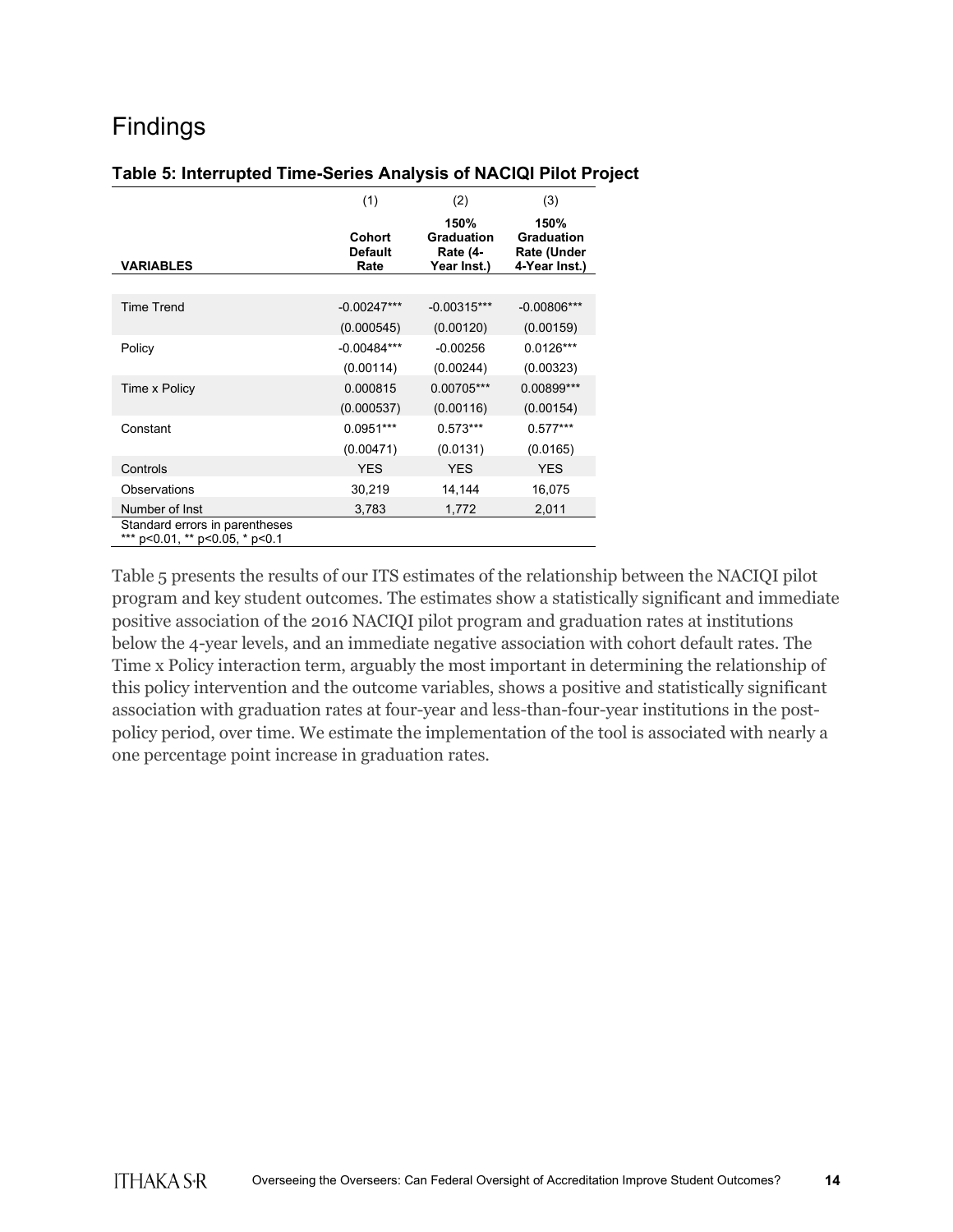

**Three-Year Cohort Default Rate, Over Time**



**Figure 3**





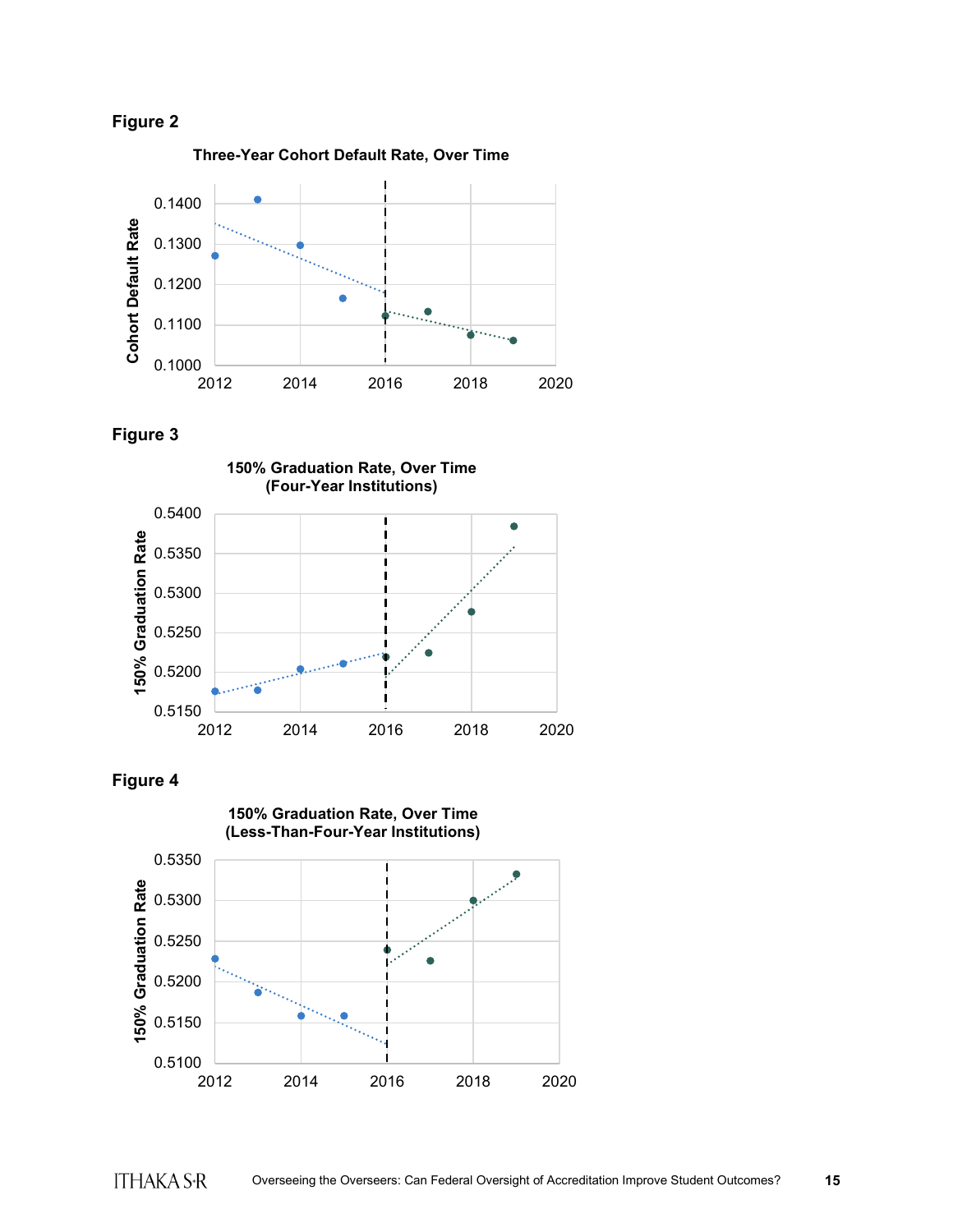Figures 2 through 4 provide visual insight into how our outcome measures changed after the 2016 policy intervention. Here we can easily see how the cohort default rate jumps downward in 2016 before following a similar trajectory in the post-period as the pre. At four-year institutions, there is no statistically significant movement in 2016, but the data points rise as time goes on. And for less-than-four-year institutions there is large jump in 2016 followed by a steep upward trajectory. This visual evidence tracks closely with the sign and statistical significance of our model.

Although the results of our analysis show statistically significant results, interrupted time-series estimates should not be interpreted as causal. During the mid-2010s several different factors influenced accreditors to keep institutions more accountable for student outcomes. For instance, the College Scorecard, created in 2015, established data transparency on student outcomes at institutions across the country. To test for the association between the Scorecard release and key student outcomes, we reran our ITS analysis using 2015 as the policy treatment year. The resulting estimates indicate positive and statistically significant increases in graduation rates and decreases in cohort default rates, as shown in Table 8 of the appendix. These findings reinforce our belief that increasing data transparency and public pressure on institutions with poor outcomes may serve as an effective lever for accountability. However, the close timing of the NACIQI tool and the College Scorecard create a confounding issue that makes it difficult to disentangle the specific associations between each and student outcome.

## Key Takeaways

Given the importance of accreditation as the predominant quality control mechanism for higher education, the lack of research on how student outcomes change following federal policy change is notable. Our study addresses this by using the 2008 Higher Education Opportunity Act, and SACSCOC's response to it, as a case study to pilot our analytic approach. In our report we show the lack of convincing evidence that the 2008 reauthorization of the HEA resulted in substantial impacts on student outcomes. Regarding student achievement, the HEOA explicitly forbids ED from establishing criteria that define or specify the standards used by accreditors in assessing institutional success on student achievement.[18](#page-16-0) The reauthorization instead gave institutions greater flexibility in defining their standards on student achievement. For example, following the HEOA, SACSCOC changed its *Principles of Accreditation* document by adding several ways that an institution may "evaluate success with respect to student achievement," adding enrollment, retention, and graduation data, as well as student portfolios "or other means of demonstrating achievement goals."[19](#page-16-1) Increased flexibility in evaluating student achievement may theoretically lead to more innovation at institutions facing less of a regulatory burden. In this instance, statistical evidence does not support the idea that student success benefited from the changes to the *Principles of Accreditation*. More likely the absence of minimum bottom-

<span id="page-16-0"></span><sup>18</sup> "ACE Analysis of Higher Education Act Reauthorization," *American Council on Education*, August 2008, [https://www.acenet.edu/Documents/ACE-Analysis-of-2008-Higher-Education-Act-Reauthorization.pdf.](https://www.acenet.edu/Documents/ACE-Analysis-of-2008-Higher-Education-Act-Reauthorization.pdf)

<span id="page-16-1"></span><sup>19</sup> "The Principles of Accreditation: Foundations for Quality Enhancement," Fifth Edition, Second Printing, *Southern Association of Colleges and Schools Commission on Colleges*, 2011, [https://sacscoc.org/app/uploads/2019/08/2012PrinciplesOfAcreditation.pdf.](https://sacscoc.org/app/uploads/2019/08/2012PrinciplesOfAcreditation.pdf)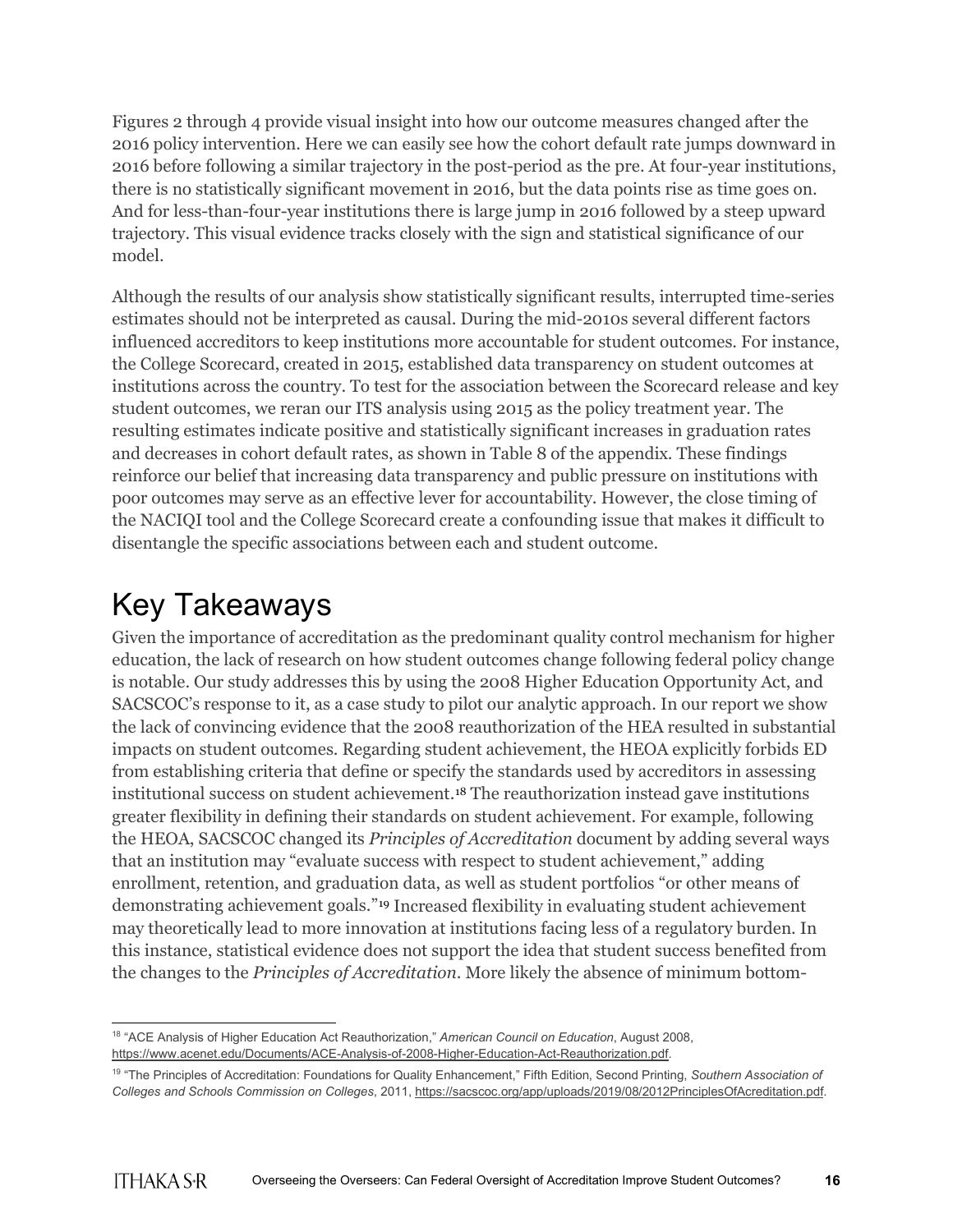level standards on student outcomes has allowed some poor performing institutions to operate without consequence.

The changes to standards on student achievement exemplifies the fuzzy timeline and tenuous causal chain that appears when attempting to link federal changes in accreditation policy to student outcomes. Using the 2008 reauthorization as an example, our study found that it was not so much the changes in legislation that mattered, but the way that accreditation agencies responded to these changes. Our investigation of SACSCOC's meeting minutes shows that after the passage of the Act in 2008, and following a process of negotiated rulemaking, the accreditor did not begin codifying changes to their standards and procedures until 2011 to 2012. These ultimately culminated in the changes made to their *Principles* document in advance of their NACIQI review in June of 2012. In other words, our findings suggest that federal changes to policies do not matter as much as how an accrediting agency responds to those changes. The differential timing associated with NACIQI review also complicates the expedience by which federal policy can impact institutional behaviors.

### Shining a spotlight on accreditors who give the stamp of approval to poor performing institutions may do more to immediately improve student outcomes than anything else.

The specific policies accreditors change and the elements of the accreditation review process that are impacted matter for the effectiveness of changes in oversight. Several aspects of accreditation review are likely to have differential effects on institutional behavior and student outcomes. Our study took institutions that began the reaffirmation process before and after the SACSCOC policy changes established in 2012 came into effect. But there are many other aspects of accreditation review that can take place. Understanding the effects of sanctions or other negative actions will be important to understand as this research moves forward.

Our analysis of the NACIQI Pilot Program established in 2016 lead us to believe that, in lieu of legislative policy changes, NACIQI may provide the best opportunity for establishing greater quality control in higher education. Concerns about student outcomes following evidence of widespread fraud in the for-profit sector led ED to make several changes resulting in greater data transparency. Although our estimates should not be interpreted as causal, our study does offer evidence that efforts on increasing data transparency and accountability, including the NACIQI tool and the release of College Scorecard data, may be related to improved outcomes. As we move forward in thinking about ways to introduce greater accountability in higher education accreditation, public accountability appears to be an effective option. Shining a spotlight on accreditors who give the stamp of approval to poor performing institutions may do more to immediately improve student outcomes than anything else.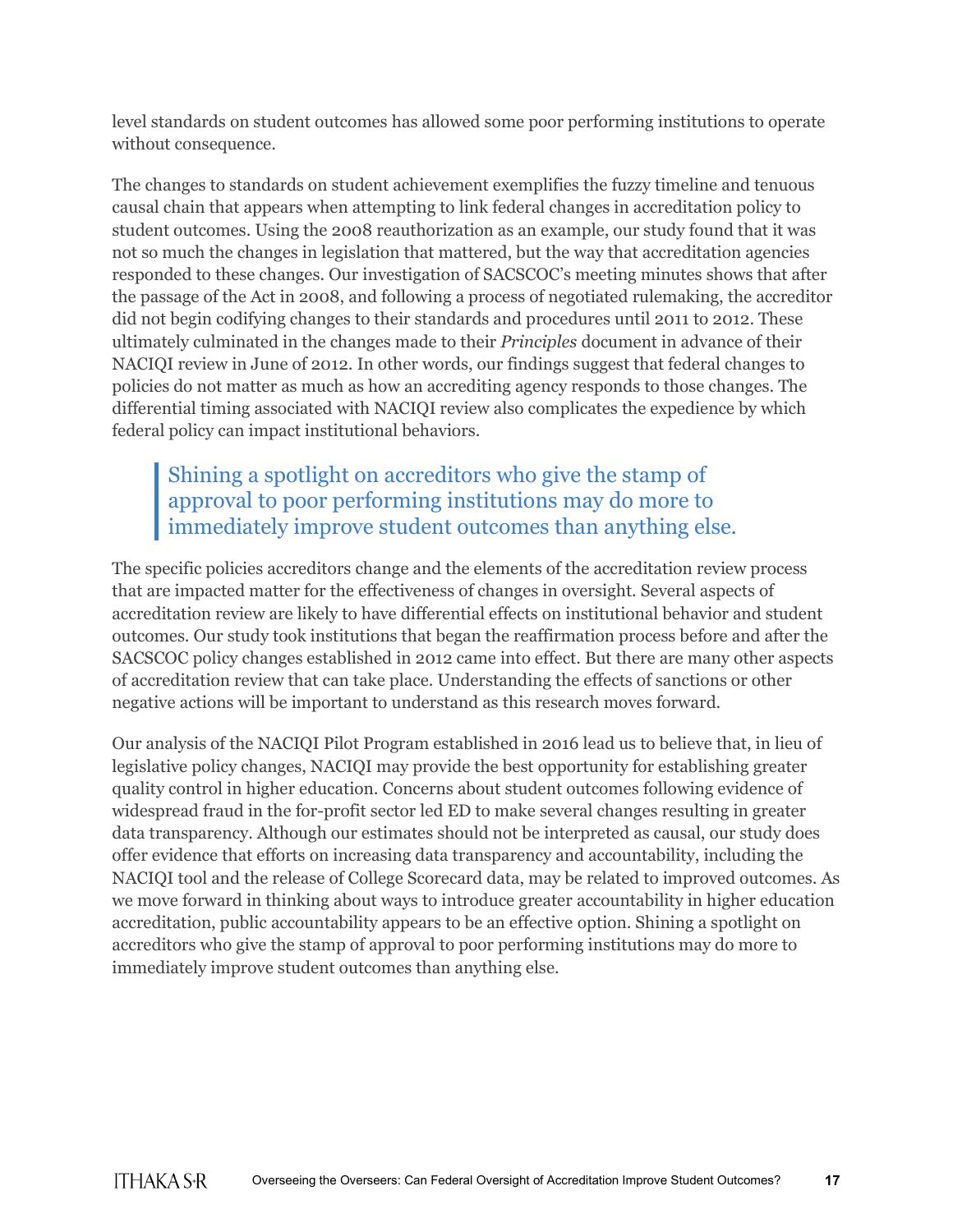## Avenues for Future Research

As research on improving federal oversight of accreditation continues, understanding which types of changes accreditors make and how they affect student outcomes is vital to crafting recommendations on a broader scale. Following NACIQI's call for greater accountability in minimum-level standards, some regional accreditors have introduced their own minimum expectations for student outcomes. Future studies on accreditation should focus on accreditors who introduced bright-line minimum standards. By comparing institutions whose accreditors have voluntarily introduced stricter accountability guidelines, an analytical model can be created to estimate the effect of specific standards. Quantitative proof of their success would strengthen the call for stricter measures to be introduced at the federal level.

As research on improving federal oversight of accreditation continues, understanding which types of changes accreditors make and how they affect student outcomes is vital to crafting recommendations on a broader scale.

Before an analytical study can be conducted, however, **a comprehensive review and analysis of changes to accreditation standards**, across all regional accreditors, is necessary. Based on the feasibility portion of our study, doing this will require cooperative work with accreditors to gain access to and understand and document changes in standards and procedures over time. This data can then be used to estimate the effects of various changes to inform accreditation policy and federal oversight. Systematic collection and documentation of changes to accreditation standards and procedures would also allow researchers to code and publish this data to provide greater transparency. This data would be useful, not only to facilitating additional research, but to help accreditors understand each other's standards and how they've changed over time.

In addition to reviewing and analyzing changes accreditors have made to their standards, specifically **understanding the accreditor's role in financial oversight** may lead to more concentrated recommendations on institutional health.

In addition to reviewing and analyzing changes accreditors have made to their standards, specifically **understanding the accreditor's role in financial oversight** may lead to more concentrated recommendations on institutional health.[20](#page-18-0) We suggest a mixed methods approach that includes interviews to understand the role accreditors play in overseeing the financial health of institutions. Additionally, case studies and synthetical control methods would allow researchers to analyze how sanctions related to finances impacted the future financial

<span id="page-18-0"></span><sup>&</sup>lt;sup>20</sup> Through other research conducted by Ithaka S+R, conversations with institutional Chief financial Officers, and experts in accreditation, colleges appear to be particularly responsive to the financial review done by accreditors.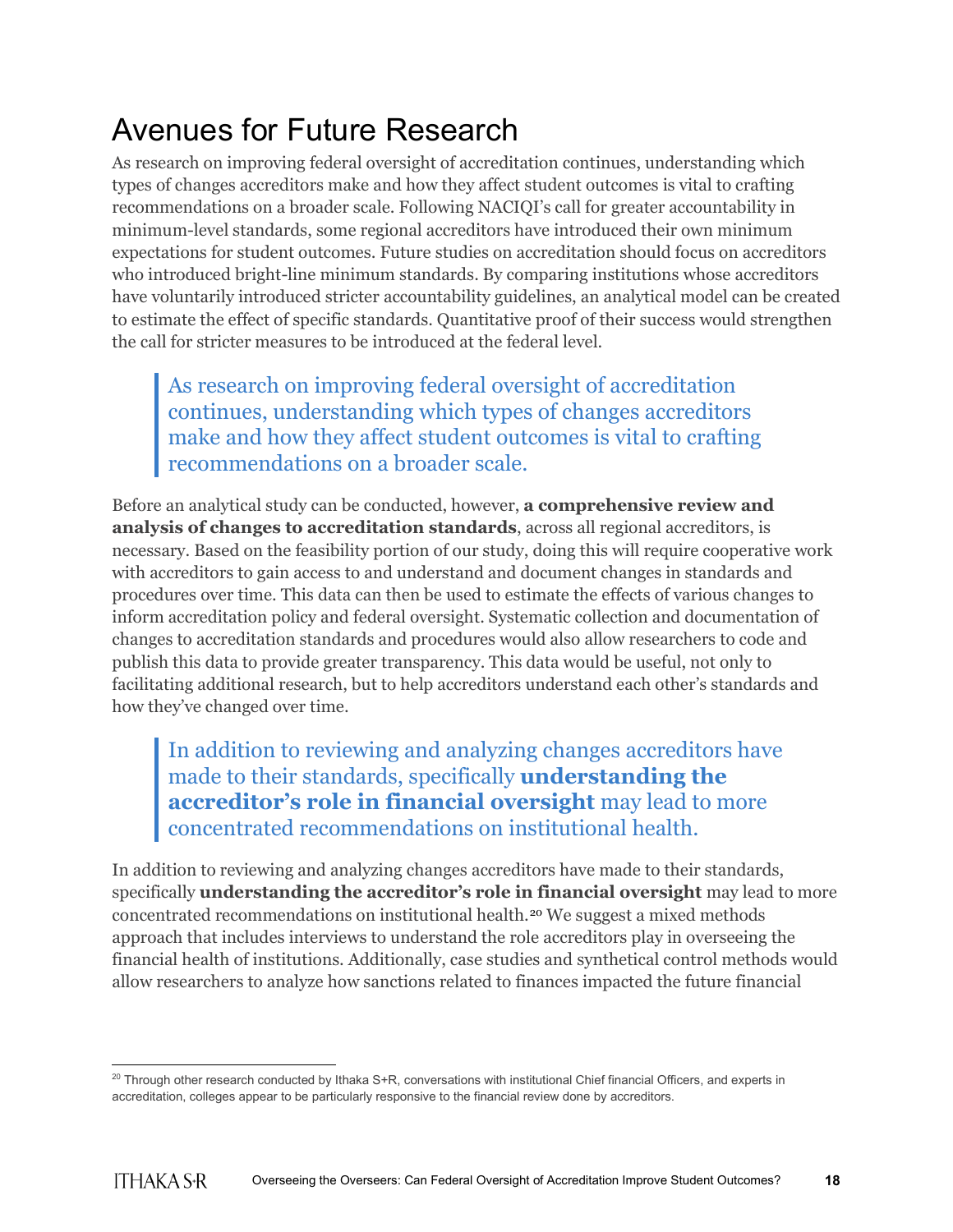health and behaviors of institutions. We believe there is value in developing a set of new financial indicators/metrics that may be helpful for accreditors to monitor institutional finances.

Our study examines the effect that changes to accreditation standards had on student outcomes at institutions undergoing the reaffirmation process, but outcomes at institutions who have undergone different types of reviews may also be of interest. Some evidence suggests sanctions taken against institutions may result in decreased enrollment,<sup>[21](#page-19-0)</sup> and taking a broader look at **what the effects of negative actions and loss of accreditation** are on student outcome can build on this evidence. Expanding our current analysis to understand how sanctions relate to institutional expenditures and student outcomes or modeling out the effects of different types of sanctions (e.g., financial, student learning, etc.) would help provide feedback that can improve oversight of accreditors and identify review tactics that improve student outcomes. Additionally, it is important to understand how the loss of accreditation impacts institutional outcomes in order to help provide a roadmap for struggling institutions seeking to change course and better serve students.

As it currently stands, NACIQI offers the best opportunity for operating policy change on federal oversight of accreditation. Understanding the ways that public accountability associated with the NACIQI data tool—or other public accountability measures like the College Scorecard leads to improved student outcomes is an important extension of this project. Extending our ITS analysis to examine potential differences in effects across accrediting organizations and integrating qualitative methods to understand how accreditors thought about and responded to the NACIQI tool and other public data tools will help uncover potential improvements to the tool that can be included in future attempts at public accountability. In addition, conducting focus groups with parents and students to understand how they have or might use public accountability tools to evaluate an institution's accreditation status will help us determine the importance of public accountability tools in an individual's college choice process.

<span id="page-19-0"></span><sup>21</sup> Christopher A. Burnett, "Accreditation Sanctions as Quality Signals in a Competitive Market for Students" *Educational Policy*, December 2021[, https://doi.org/10.1177/0895904820983034.](https://doi.org/10.1177/0895904820983034)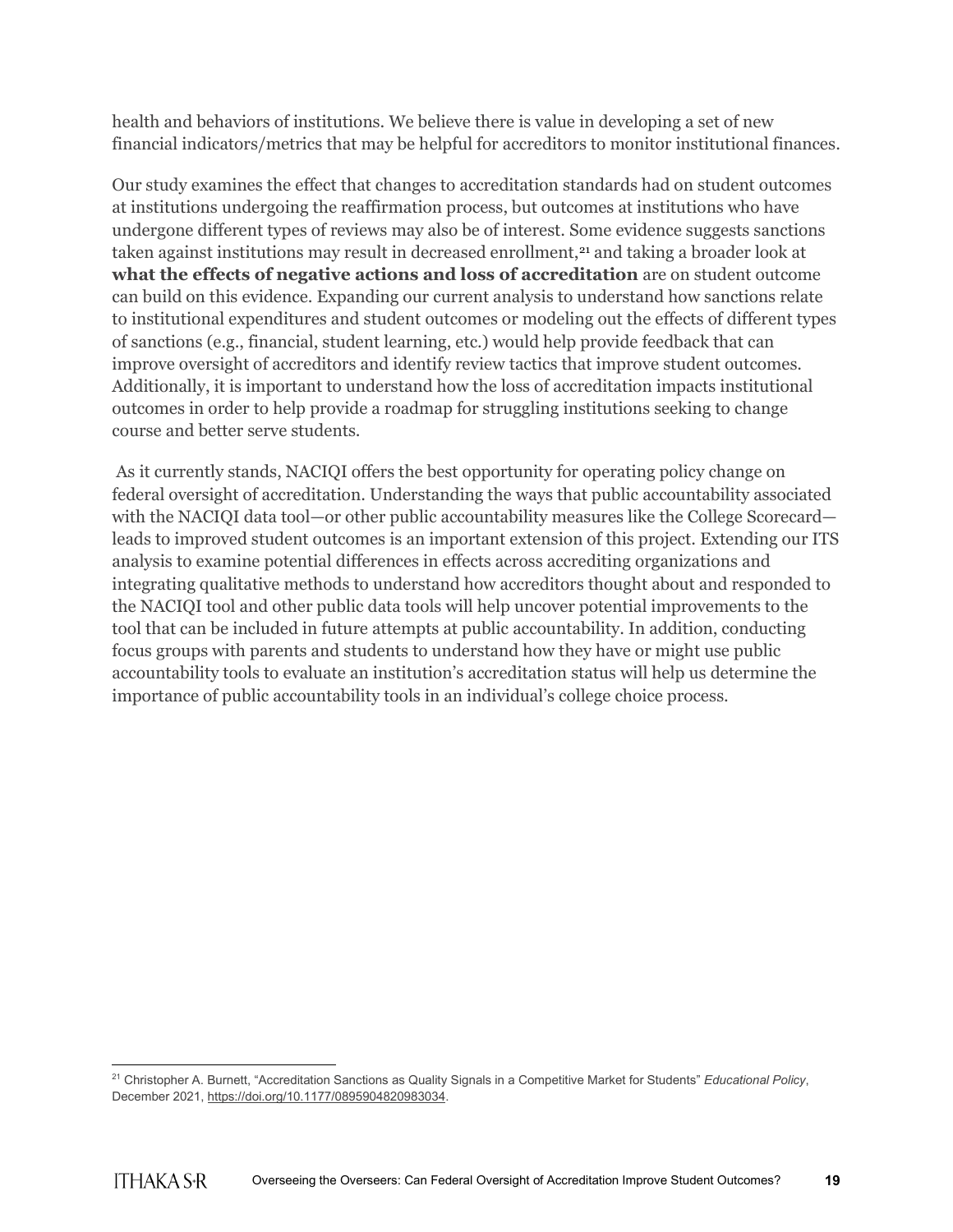## Methodological Appendix

To estimate the effects of the 2008 HEOA and 2016 NACIQI Pilot Program on student outcomes we utilized publicly available data from IPEDS, College Scorecard, the BLS, SHEF Finance data, and SACSCOC Annual Reports. We implement several different analytical strategies in our report, interrupted time-series (ITS), difference-in-differences (DiD), Linear-Probability Model (LPM) and modelling techniques used by Cengiz et al. and Calloway and Sant'Anna to test different treatment effects as a robustness check.<sup>22</sup> The methodological appendix is organized into the following sections: data overview, differences-in-differences approach, linear probability model, interrupted time-series approach, and ITS and analysis of SACSCOC accreditation effects**.** Following these sections all tables listed in the report will be listed.

### Data Overview

Our difference-in-differences and linear probability models focus on estimating the effects of the 2008 reauthorization by using the same sample. The sample for our analysis includes all institutions that received a decision on reaffirmation from SACSCOC from 2012 through 2017 (i.e., cohorts that began the reaffirmation process from 2009 through 2014). Because of the need for a balanced panel of data, institutions are only kept in the dataset if outcome data is available from 2009 to 2014. We construct two samples of data to account for the differences in data availability across sources. Three of the studied outcomes are: bachelor's degree completions per 100 FTE (at four-year institutions), associate degree completions per 100 FTE (at two-year institutions), and "credential efficiency," an outcome calculated by combining bachelor's production per 100 FTE and associate's production per 50 FTE, allowing us to estimate efficiency in degree production across institution types. We collect this outcome data through IPEDS, resulting in minimal missing data. Our difference-in-differences model estimates these outcome variables used the "main sample" which includes 2,178 observations across 363 institutions. One hundred and forty-two of these institutions are two-year, and 221 are four-year. The main sample excludes 14 institutions that no longer report data to IPEDs, and 75 institutions which began the reaffirmation in 2011, our flex/control year. Out of 372 institutions that received a reaffirmation decision from SACSCOC from 2009-2014 (not including 2011), 363 remain in the main sample after addressing outcome data availability.

Data on median debt and one-year repayment rates is collected from the College Scorecard, a less complete dataset than IPEDS. We use the resulting "restrictive sample" to run our model when estimating median debt and repayment rates. This dataset includes 1,842 observations across 307 different institutions.[23](#page-20-1)

<span id="page-20-0"></span><sup>22</sup> Doruk Cengiz, Arindrajit Dube, Attila Lindner, and Ben Zipperer, "The Effect of Minimum Wages on Low-Wage Jobs," *The Quarterly Journal of Economics* 134, no. 3 (2019): 1405-1454, [https://doi.org/10.1093/qje/qjz014;](https://doi.org/10.1093/qje/qjz014) Brantly Calloway and Pedro H.C. Sant'Anna, "Difference-in-Differences with multiple time periods," *Journal of Econometrics* 225, no. 2 (2020): 200-230.

<span id="page-20-1"></span> $23$  The 56 institutions removed from the sample due to lack of College Scorecard data show statistically significant differences in some control variables compared to the 307 institutions that remain in our sample including institutional size and percent Pell but are similar across other characteristics including student demographics. We do not believe there is a strong concern for bias in our estimates because of the continuity in our findings across a variety of different samples and modeling approaches.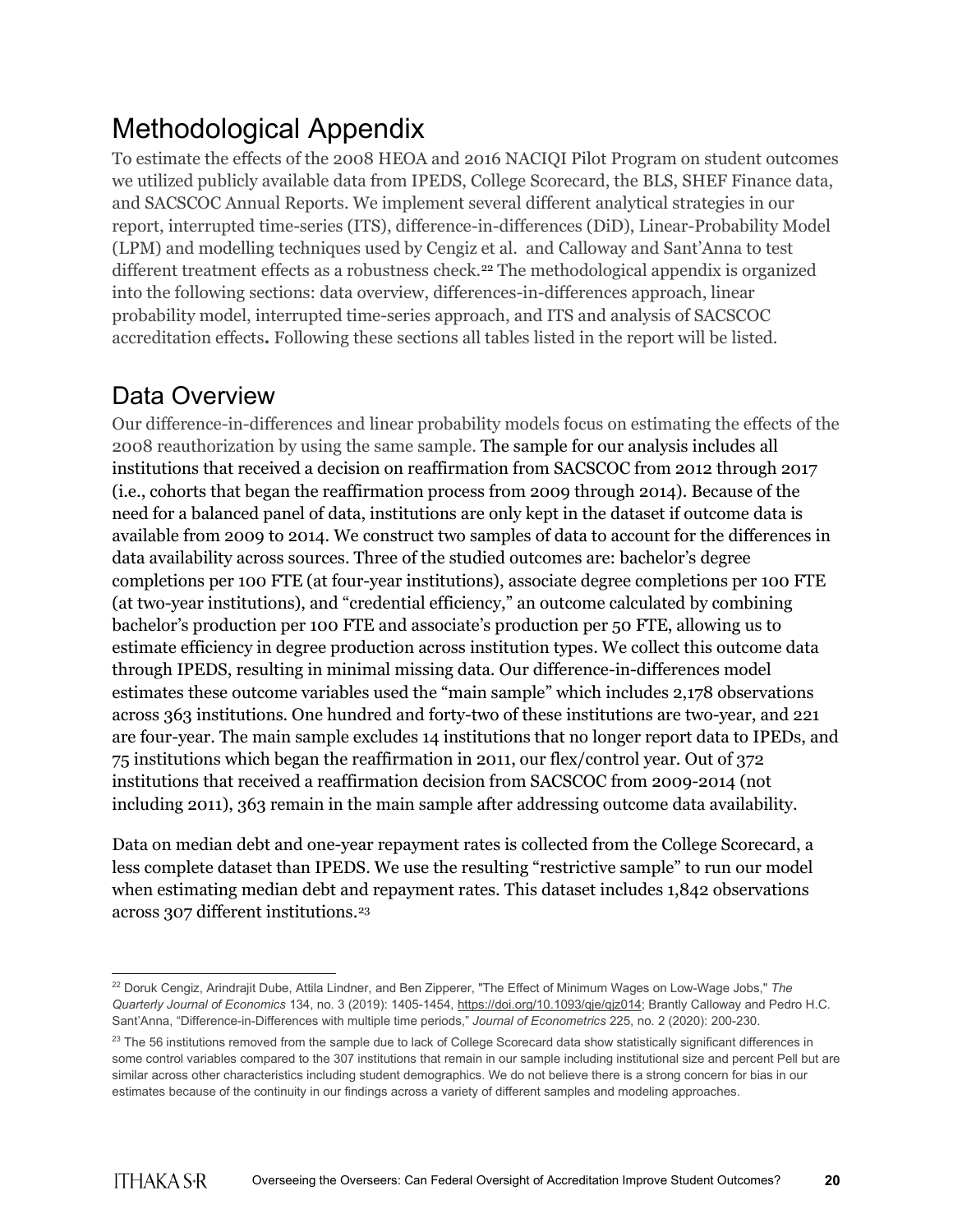Our ITS analysis on negative accreditor review outcomes utilizes a different sample. For this approach we collected data on every single institution that either received a decision on reaffirmation or a negative action from SACSCOC from 2009 to 2016. The same set of institutional and state controls variables from our first sample is used here, taking data from IPEDS, the BLS, and SHEF. This sample includes 4,888 observations from 611 different institutions. Fifty-four institutions that received a negative action or decision on reaffirmation were removed from the sample due to missing data or because the institution closed from 2009 to 2016. Because of the limited number of negative actions handed down by SACSCOC each year, we created an alternate data set, removing all control variables except reaffirmation, and placed a premium on including as many institutions in the sample as possible. The resulting sample reincluded 44 of the institutions that were removed, leaving out only the ten that closed. Five of the ten closed schools were then reintegrated into the sample during our "step-latter" analysis, described in greater detail later.

The sample utilized in our analysis of the 2016 NACIQI Pilot Program includes data from every Title IV eligible campus or separately listed branch campus in the IPEDS database from 2012 to 2019. Because NACIQI acts as a primary gatekeeper to Title IV eligibility, every institution with access to these federal funds will be subject to the policy change. The sample originally contained 52,234 observations reflecting data on 7,907 different institutions. Because our analysis requires a balanced panel data set, observations without data on either of our outcome measures has been removed. Additionally, observations were only kept in the data set if data is available for all 8 years of our analysis. The final data set includes 30,264 observations reflecting 3,783 different institutions.

### Differences-in-Differences Approach

Utilizing a Difference-in-Differences (DiD) approach allows us to exploit the discreet policy change implemented by SACSCOC in 2012. By comparing institutions that began the reaffirmation process prior to the publishing of a new *Principles of Accreditation* document to those that began the reaffirmation after, we can determine any statistical differences in student outcomes that may be attributable to new policies.

To investigate these effects more thoroughly, the following models have been run:

$$
Y_{ist} = \alpha + \beta_1 TREAT_i + \beta_2 POST_t + \beta_3 TREAT \times POST_{it} + X_{it} + Z_{st} + \varepsilon_i
$$
 (1)

$$
Y_{ist} = \alpha + \beta_1 TREAT \times POST_{it} + X_{it} + Z_{st} + \delta_t + \mu_i + \varepsilon_i
$$
\n(2)

 $Y_{ist}$  is each of our outcomes of interest at institution i in state s and year t. TREAT<sub>i</sub> is a binary indicator equal to 1 if an institution i begins the reaffirmation process after the SACSCOC policy changes.  $POST_t$  is a binary indicator equal to 1 if year t is after SACSCOC instituted its policy changes, and TREAT x POST<sub>it</sub> is an interaction term between the two indicators.  $\varepsilon_i$  is an error term clustered at the institution level.  $X_{it}$  is a vector of time-varying institutional characteristics: proportion of the undergraduate student body who have received a Pell grant, the proportion of the undergraduate study body comprised of underrepresented or minority students, and the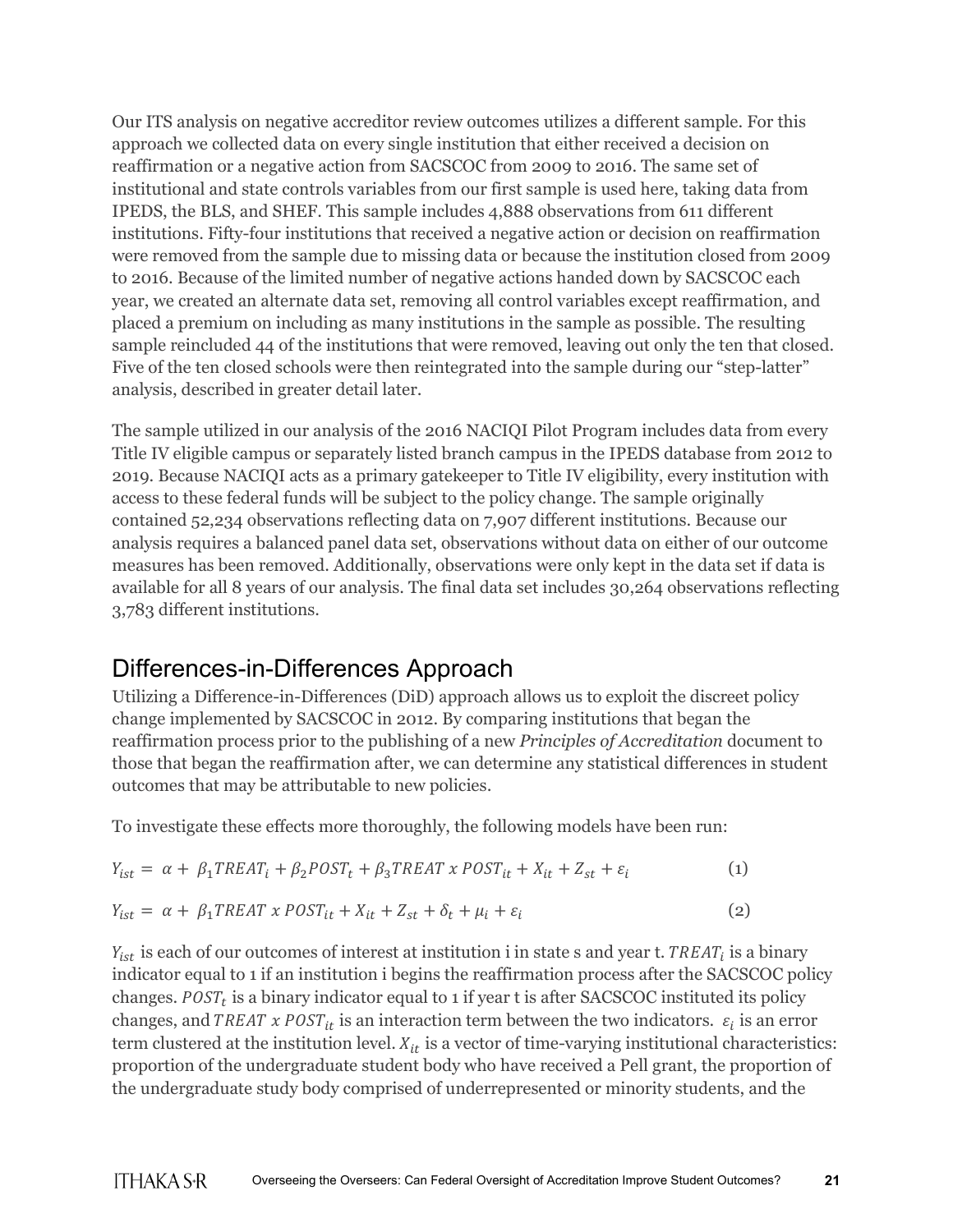total FTE undergraduate enrollment of the institution.  $Z_{st}$  is a vector of time-varying state characteristics: the state higher education appropriations per FTE and the state unemployment rate.  $\delta_t$  is a year fixed effect and  $\mu_i$  is an institution fixed effect. We estimated our model without (equation 1) and with (equation 2) institution and year fixed effects.

The following table displays the number of institutions included in each year, when the institutions began their reaffirmation process, and when a decision on reaffirmation was handed down by SACSCOC.

| <b>Number of Schools</b> | <b>Year Approved</b> | <b>Estimated Start Date of Review</b> | <b>Analytic Group</b> |
|--------------------------|----------------------|---------------------------------------|-----------------------|
| 77                       | 2012                 | 2009                                  | Control               |
| 76                       | 2013                 | 2010                                  | Control               |
| 86                       | 2014                 | 2011                                  | Control Flex*         |
| 83                       | 2015                 | 2012                                  | <b>Treatment</b>      |
| 80                       | 2016                 | 2013                                  | <b>Treatment</b>      |
| 76                       | 2017                 | 2014                                  | <b>Treatment</b>      |

**Table 6: Treatment and Control Groups of Difference-in-Differences Analysis**

The results of the other specifications of this model can be found in appendix Tables 9 through 19.

### Linear Probability Model

Using the same sample, we employ a linear probability model to test if institutions that began the reaffirmation process after the 2012 changes were more likely to be denied reaffirmation. We use a binary variable equal to 1 if an institution going up for reaffirmation was denied and placed on sanction by SACSCOC as the main outcome variable. The model uses the same set of controls described earlier and was ran with and without fixed effects to check the robustness of our findings.

This model is identical to the previous but replacing our continuous outcome variables with a binary one changes the interpretation of our findings.

$$
Y_{ist} = \alpha + \beta_1 T REAL_i + \beta_2 POST_t + \beta_3 T REAL \times POST_{it} + X_{it} + Z_{st} + \varepsilon_i
$$
\n(3)

$$
Y_{ist} = \alpha + \beta_1 TREAT \times POST_{it} + X_{it} + Z_{st} + \delta_t + \mu_i + \varepsilon_i
$$
\n
$$
\tag{4}
$$

In this case  $Y_{ist}$  is now a binary variable equal to 1 if an institution seeking reaffirmation was denied by SACSCOC.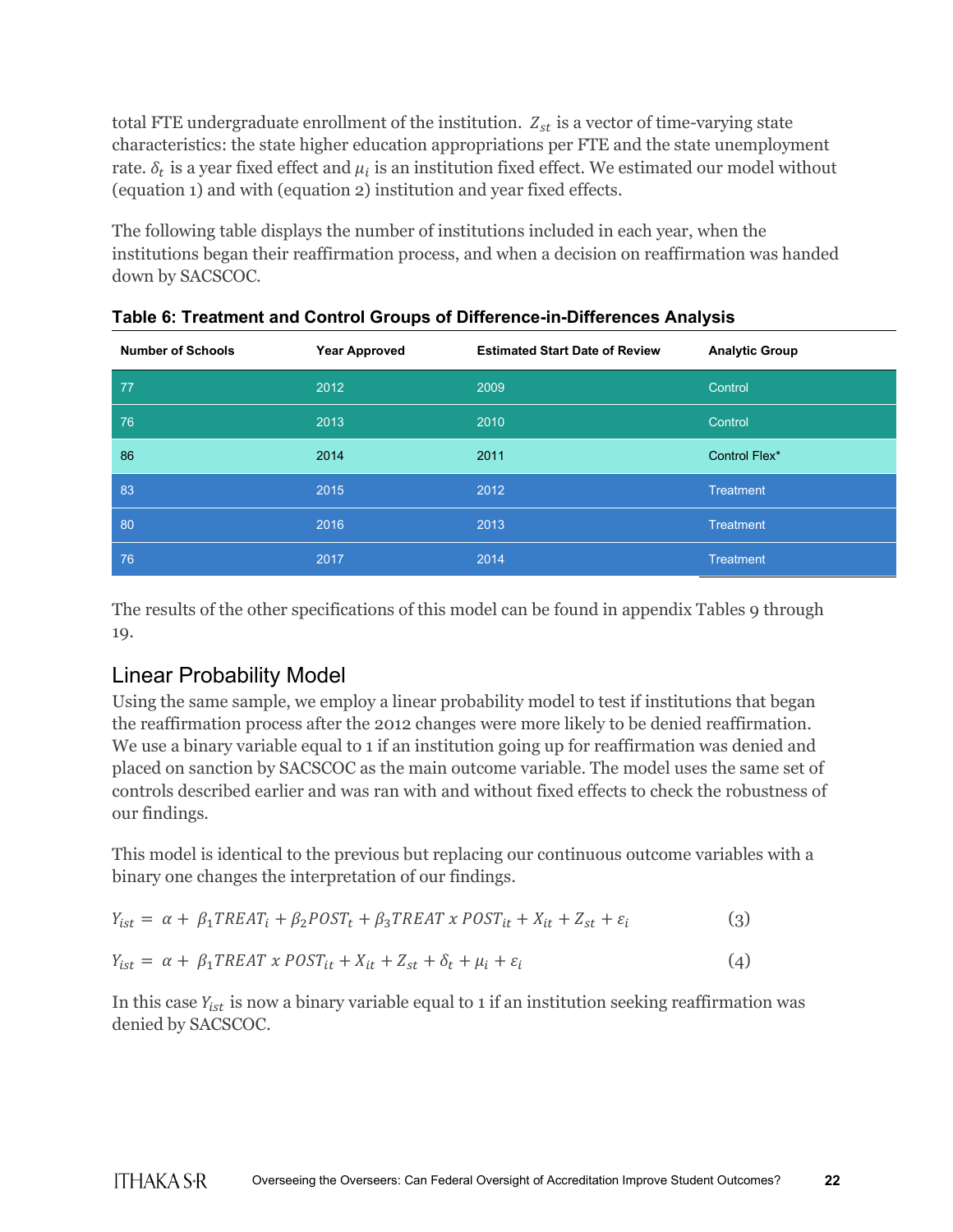### Interrupted Time Series Approach

We first employ an interrupted time-series to study the effect of the NACIQI Pilot Program. Because all Title IV institutions are accredited, they're accrediting agencies are all subject to review from NACIQI and any policy changes the committee advances. Because of this, we do not have a control group with which to compare our treatment group against. This leads us to the ITS, an analytical technique that allows us to estimate the effect of a policy change at the moment the change takes place and the effect of a change over time. ITS estimates are only interpreted as casual in specific circumstances. In our example, multiple factors can impact the trajectory of graduation rates over time. ITS can, however, give insight into the relationship between student outcomes and changes made by NACIQI in the interest of improving them.

The ITS analysis was conducted using the *xtitsa* command in Stata. The code takes advantage of institution level panel data offered through the IPEDS database and estimates a single-group treatment effect. Again, note that a comparison group is not available for this study, as the NACIQI program affects the accreditors of all Title IV eligible institutions. Estimates from the following model are calculated:

$$
Y_{ist} = \beta_0 + \beta_1 Time_t + \beta_2 Policy_t + \beta_3 TimexPolicy_t + X_{it} + Z_{st} + \varepsilon_{ist}
$$
\n(5)  
\n
$$
Y_{ist} = \beta_0 + \beta_1 Time_t + \beta_2 Policy_t + \beta_3 TimexPolicy_t + X_{it} + Z_{st} + \mu_i + \varepsilon_i
$$
\n(6)

Where  $Y_{ist}$  is an outcome Y at institution *i* in state *s* and year *t*,  $Time<sub>t</sub>$  is the time since the start of the study,  $Policy_t$  is a binary indicator representing the effect of the NACIQI Pilot Program intervention immediately following the change and is equal to one from 2016 onward, and TimexPolicy<sub>t</sub> is an interaction between the two, where the coefficient  $\beta_3$  represents the difference between the preintervention and postintervention slopes of the outcomes. In other words,  $\beta_3$  is interpreted as the effect of the policy change over time.  $X_{it}$  is a vector of timevarying institutional characteristics,  $Z_{st}$  is a vector of time-varying state characteristics, and  $\mu_i$  is an institution fixed effect, and  $\varepsilon_i$  is an error term clustered around institution *i*. We will also estimate effects with and without institution fixed effects to test the robustness of our findings.

The design of the *xtitsa* command did not allow us to control for institution fixed effects or cluster our standard errors at the institution level. We therefore replicated these analyses by manually creating the variables generated by the *xtitsa* command and adding clustered standard errors and institution fixed effects. The following table shows the resulting estimates of this analyses, which we provide as a robustness check for our main estimates. For comparison, refer to our main estimates in Table 5 in the body of the report.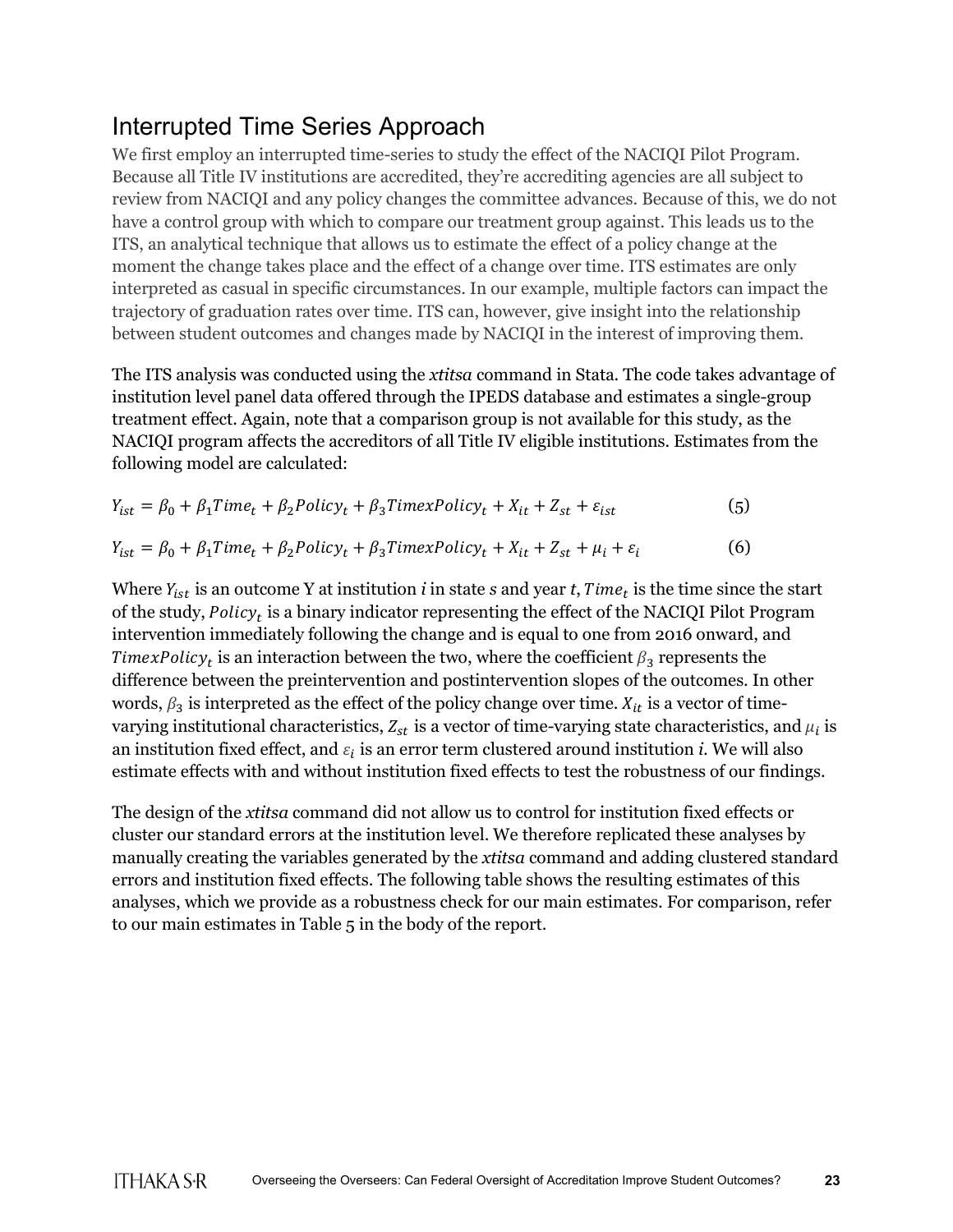|                                                                         | (1)                              | (2)                                                  | (3)                                                              |
|-------------------------------------------------------------------------|----------------------------------|------------------------------------------------------|------------------------------------------------------------------|
| <b>VARIABLES</b>                                                        | Cohort<br><b>Default</b><br>Rate | 150%<br><b>Graduation</b><br>Rate (4-<br>Year Inst.) | 150%<br><b>Graduation</b><br><b>Rate (Under</b><br>4-Year Inst.) |
|                                                                         |                                  |                                                      |                                                                  |
| <b>Time Trend</b>                                                       | $-0.00219***$                    | $-0.00368**$                                         | $-0.00736***$                                                    |
|                                                                         | (0.000830)                       | (0.00164)                                            | (0.00185)                                                        |
| Policy                                                                  | -0.00553***                      | $-0.00117$                                           | $0.0118***$                                                      |
|                                                                         | (0.000978)                       | (0.00238)                                            | (0.00323)                                                        |
| Time x Policy                                                           | 0.000664                         | 0.00662***                                           | $0.00851***$                                                     |
|                                                                         | (0.000668)                       | (0.00129)                                            | (0.00171)                                                        |
| Constant                                                                | $0.117***$                       | $0.505***$                                           | $0.555***$                                                       |
|                                                                         | (0.00979)                        | (0.0210)                                             | (0.0233)                                                         |
| Observations                                                            | 30,219                           | 14,144                                               | 16,075                                                           |
| R-squared                                                               | 0.053                            | 0.015                                                | 0.007                                                            |
| Number of unitid                                                        | 3,783                            | 1,772                                                | 2,011                                                            |
| Controls                                                                | <b>YES</b>                       | <b>YES</b>                                           | <b>YES</b>                                                       |
| Inst FE                                                                 | <b>YES</b>                       | <b>YES</b>                                           | <b>YES</b>                                                       |
| Robust standard errors in parentheses<br>*** p<0.01, ** p<0.05, * p<0.1 |                                  |                                                      |                                                                  |

#### **Table 7: ITS Analysis of NACIQI Pilot Program, Estimates with Fixed Effects**

The point estimates in both cases are relatively similar, and the statistical significance at the 5 percent level is maintained after clustering standard errors and controlling for institution level fixed effects. These controls also address autocorrelation in the model and give us confidence in the estimates of the main specification.

### ITS and Analysis of SACSCOC Accreditation Effects

We also employ an interrupted time-series model to study incidence of negative changes handed down by SACSCOC before and after their policy changes in 2012. The main specification of our model includes the same controls used in the difference-in-differences and Linear Probability Models, and also controls for whether or not an institution was up for reaffirmation in a given year as this may bring greater scrutiny to the institution. Data limitations lead us to also run our model without any controls other than reaffirmation. The latter model includes data from every institution in the SACSCOC universe from 2009 to 2016 except those institutions that were removed from membership or closed. To ensure that important information was not left out of our analysis in excluding institutions that closed, we instituted a "step-ladder analysis." This analysis removed years from the end of our panel dataset and reintroduced the five institutions that were excluded because they closed during the 2013-2016 period.

These equations describe the model we utilize:

 $Y_{ist} = \beta_0 + \beta_1 Time_t + \beta_2 Policy_t + \beta_3 TimexPolicy_t + \beta_4 Realfirmation_{it} + X_{it} + Z_{st} + \varepsilon_{ist}$  (7)

 $Y_{ist} = \beta_0 + \beta_1 Time_t + \beta_2 Policy_t + \beta_3 TimexPolicy_t + \beta_4 Realfirmation_{it} + \varepsilon_{ist}$  (8)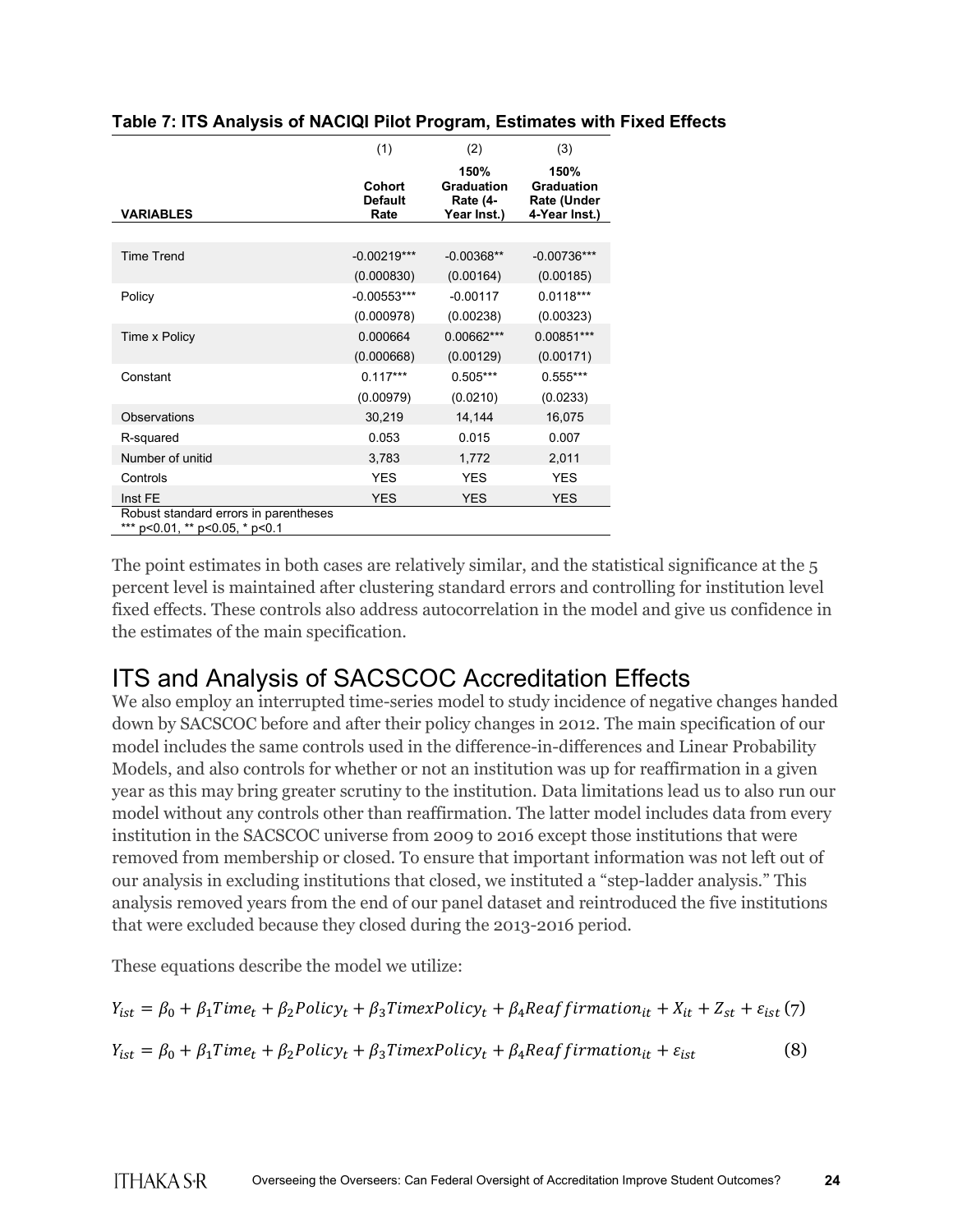Where  $Y_{ist}$  is binary variable indicating if institution  $i$  in state  $s$  and year  $t$  received a negative action from SACSCOC, Time<sub>t</sub> is the time since the start of the study,  $Policy_t$  is a binary indicator representing the effect of the 2012 policy changes immediately following the change and is equal to one from 2012 onward, and  $TimerPolicy_t$  is an interaction between the two, where the coefficient  $\beta_3$  represents the difference between the preintervention and postintervention slopes of the outcomes. In other words,  $\beta_3$  is interpreted as the effect of the policy change over time. Reaffirmation<sub>it</sub> is a binary variable controlling for whether an institution *i* received a decision on reaffirmation in year *t*,  $X_{it}$  is a vector of time-varying institutional characteristics,  $Z_{st}$  is a vector of time-varying state characteristics, and  $\varepsilon_{ist}$  is an error term.

Because of the need for a balanced panel dataset, institutions that were closed during any year from 2009 to 2016 were removed. To estimate the results when including these closed institutions we conduct a "step-latter" analysis, removing a year from our dataset one at a time and reintroducing institutions that closed during that year back into the dataset, then rerunning our analyses using the less restrictive sample. For example, our estimates from the 2015 cohort are taken from a sample that has removed the year 2016 and reintroduced schools that were closed in 2016. The results of this, shown above in Table 4, illustrate the change in institutions that occurred.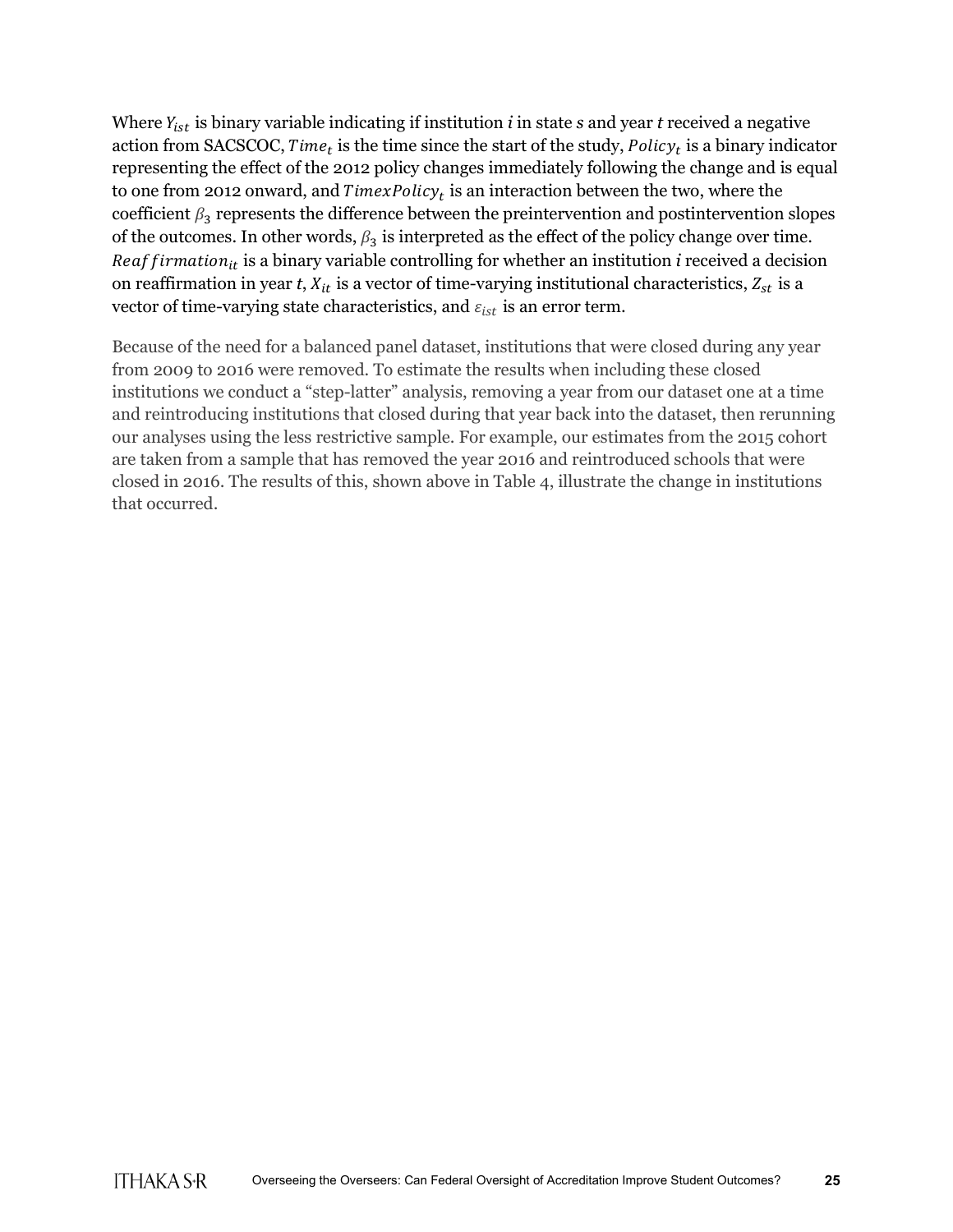## Appendix of Supplementary Tables and Results

|                                                                  | (1)                              | (2)                                                  | (3)                                                       |
|------------------------------------------------------------------|----------------------------------|------------------------------------------------------|-----------------------------------------------------------|
| <b>VARIABLES</b>                                                 | Cohort<br><b>Default</b><br>Rate | 150%<br>Graduation<br><b>Rate (4-</b><br>Year Inst.) | 150%<br><b>Graduation</b><br>Rate (Under<br>4-Year Inst.) |
|                                                                  |                                  |                                                      |                                                           |
| <b>Time Trend</b>                                                | $0.00289***$                     | $-0.00263*$                                          | $-0.00928***$                                             |
|                                                                  | (0.000678)                       | (0.00149)                                            | (0.00196)                                                 |
| Policy                                                           | $-0.0183***$                     | $-0.00501*$                                          | 0.00501                                                   |
|                                                                  | (0.00129)                        | (0.00278)                                            | (0.00366)                                                 |
| Time x Policy                                                    | $-0.00463***$                    | 0.00474***                                           | $0.0107***$                                               |
|                                                                  | (0.000628)                       | (0.00135)                                            | (0.00180)                                                 |
| Constant                                                         | $0.0907***$                      | $0.570***$                                           | $0.578***$                                                |
|                                                                  | (0.00471)                        | (0.0131)                                             | (0.0166)                                                  |
| Controls                                                         | <b>YES</b>                       | <b>YES</b>                                           | <b>YES</b>                                                |
| Observations                                                     | 30,219                           | 14,144                                               | 16,075                                                    |
| Number of Inst                                                   | 3,783                            | 1,772                                                | 2,011                                                     |
| Standard errors in parentheses<br>*** p<0.01. ** p<0.05. * p<0.1 |                                  |                                                      |                                                           |

### **Table 8: ITS Analysis of NACIQI Pilot Program using 2015 Cutoff**

### **Table 9: DiD Analysis of 2008 Reauthorization: Associates Degree Completion per 100 FTE at 2-year institutions.**

|                                                                        | (1)            | (2)                   | (3)                          | (4)                          |
|------------------------------------------------------------------------|----------------|-----------------------|------------------------------|------------------------------|
| <b>VARIABLES</b>                                                       | Main<br>Sample | Main<br><b>Sample</b> | <b>Restrictive</b><br>Sample | <b>Restrictive</b><br>Sample |
|                                                                        |                |                       |                              |                              |
| <b>Treat x Post</b>                                                    | 0.0944         | 0.185                 | $-1.692*$                    | $-1.463$                     |
|                                                                        | (0.902)        | (0.877)               | (0.971)                      | (0.973)                      |
| Treatment                                                              | $-1.228$       |                       | 1.473                        |                              |
|                                                                        | (1.902)        |                       | (1.812)                      |                              |
| Post-Period                                                            | $2.282***$     |                       | $3.434***$                   |                              |
|                                                                        | (0.778)        |                       | (0.923)                      |                              |
| Constant                                                               | 44.88***       | 32.75***              | 45.44***                     | 34.48***                     |
|                                                                        | (5.402)        | (9.244)               | (6.489)                      | (11.27)                      |
|                                                                        |                |                       |                              |                              |
| Observations                                                           | 852            | 852                   | 564                          | 564                          |
| R-squared                                                              |                | 0.290                 |                              | 0.376                        |
| Number of Inst                                                         | 142            | 142                   | 94                           | 94                           |
| Controls                                                               | <b>YES</b>     | <b>YES</b>            | <b>YES</b>                   | <b>YES</b>                   |
| Year FE                                                                |                | <b>YES</b>            |                              | <b>YES</b>                   |
| Inst FE                                                                |                | <b>YES</b>            |                              | <b>YES</b>                   |
| Robust standard errors in parentheses<br>*** p<0.01, ** p<0.05, *p<0.1 |                |                       |                              |                              |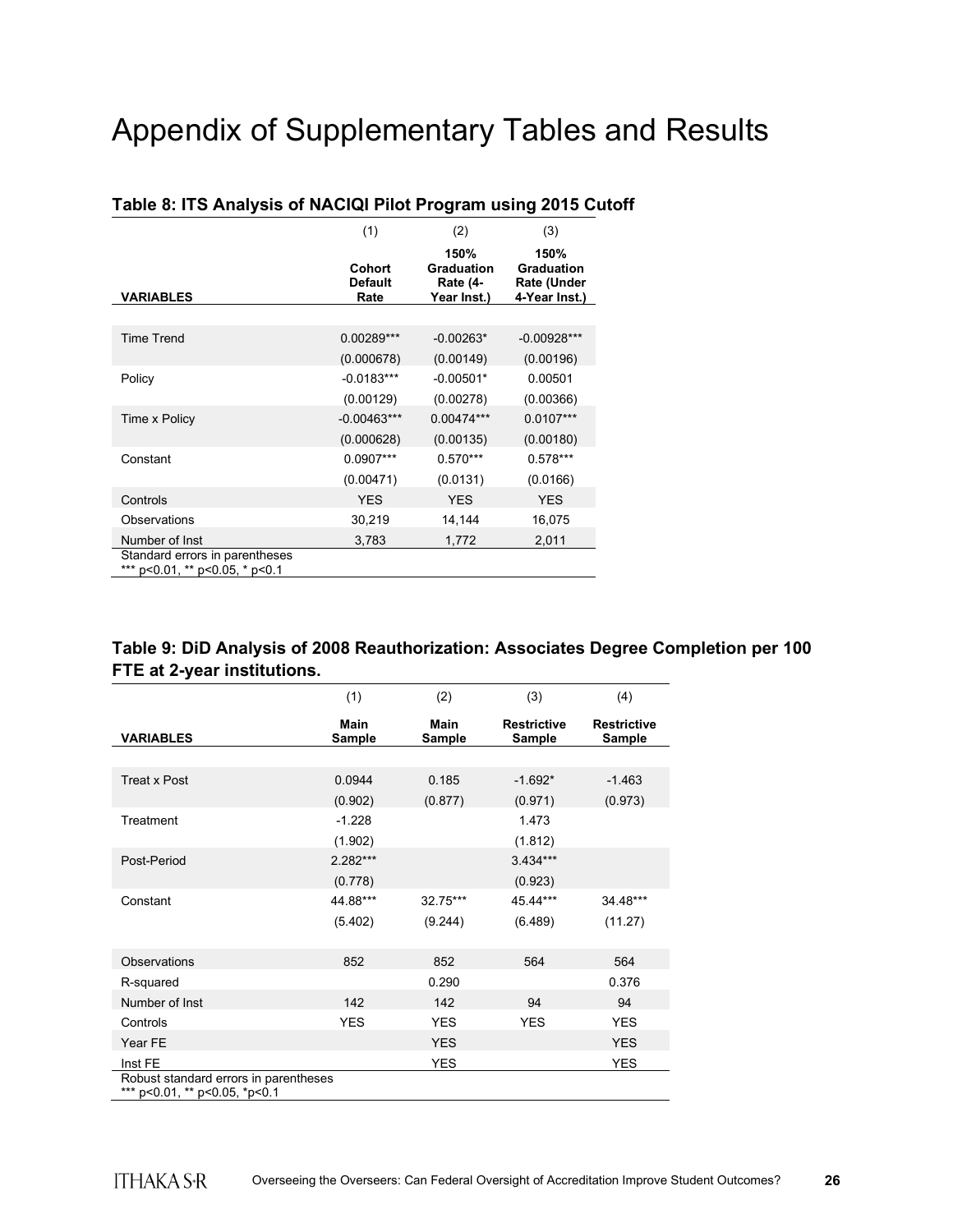|                                                                         | (5)                                       | (6)                                       | (7)                                       | (8)                                       | (9)                                       | (10)                                      |
|-------------------------------------------------------------------------|-------------------------------------------|-------------------------------------------|-------------------------------------------|-------------------------------------------|-------------------------------------------|-------------------------------------------|
| <b>VARIABLES</b>                                                        | Cengiz<br>Cohort 2012<br>- Main<br>Sample | Cengiz<br>Cohort 2012<br>- Main<br>Sample | Cengiz<br>Cohort 2013<br>- Main<br>Sample | Cengiz<br>Cohort 2013<br>- Main<br>Sample | Cengiz<br>Cohort 2014<br>- Main<br>Sample | Cengiz<br>Cohort 2014<br>- Main<br>Sample |
|                                                                         |                                           |                                           |                                           |                                           |                                           |                                           |
| <b>Treat x Post</b>                                                     | $-0.967$                                  | $-0.612$                                  | 0.765                                     | 0.764                                     | 0.517                                     | 0.778                                     |
|                                                                         | (1.186)                                   | (1.117)                                   | (1.194)                                   | (1.189)                                   | (1.319)                                   | (1.282)                                   |
| Treatment                                                               | $-2.559$                                  |                                           | $-2.841$                                  |                                           | 3.867                                     |                                           |
|                                                                         | (2.175)                                   |                                           | (2.296)                                   |                                           | (3.307)                                   |                                           |
| Post-Period                                                             | $1.537*$                                  |                                           | $2.176**$                                 |                                           | 1.893*                                    |                                           |
|                                                                         | (0.915)                                   |                                           | (0.874)                                   |                                           | (0.974)                                   |                                           |
| Constant                                                                | 45.67***                                  | 34.14***                                  | 44.48***                                  | 34.43***                                  | 47.52***                                  | 41.38***                                  |
|                                                                         | (6.916)                                   | (12.59)                                   | (6.851)                                   | (11.76)                                   | (8.430)                                   | (14.07)                                   |
|                                                                         |                                           |                                           |                                           |                                           |                                           |                                           |
| Observations                                                            | 522                                       | 522                                       | 564                                       | 564                                       | 474                                       | 474                                       |
| R-squared                                                               |                                           | 0.271                                     |                                           | 0.299                                     |                                           | 0.276                                     |
| Number of Inst                                                          | 87                                        | 87                                        | 94                                        | 94                                        | 79                                        | 79                                        |
| Controls                                                                | <b>YES</b>                                | <b>YES</b>                                | <b>YES</b>                                | <b>YES</b>                                | <b>YES</b>                                | <b>YES</b>                                |
| Year FE                                                                 |                                           | <b>YES</b>                                |                                           | <b>YES</b>                                |                                           | <b>YES</b>                                |
| Inst FE                                                                 |                                           | YES                                       |                                           | YES                                       |                                           | YES                                       |
| Robust standard errors in parentheses<br>*** p<0.01, ** p<0.05, * p<0.1 |                                           |                                           |                                           |                                           |                                           |                                           |

### **Table 10: DiD Analysis of 2008 Reauthorization: Associates Degree Completion per 100 FTE at 2-year institutions, Cengiz cohort analysis results**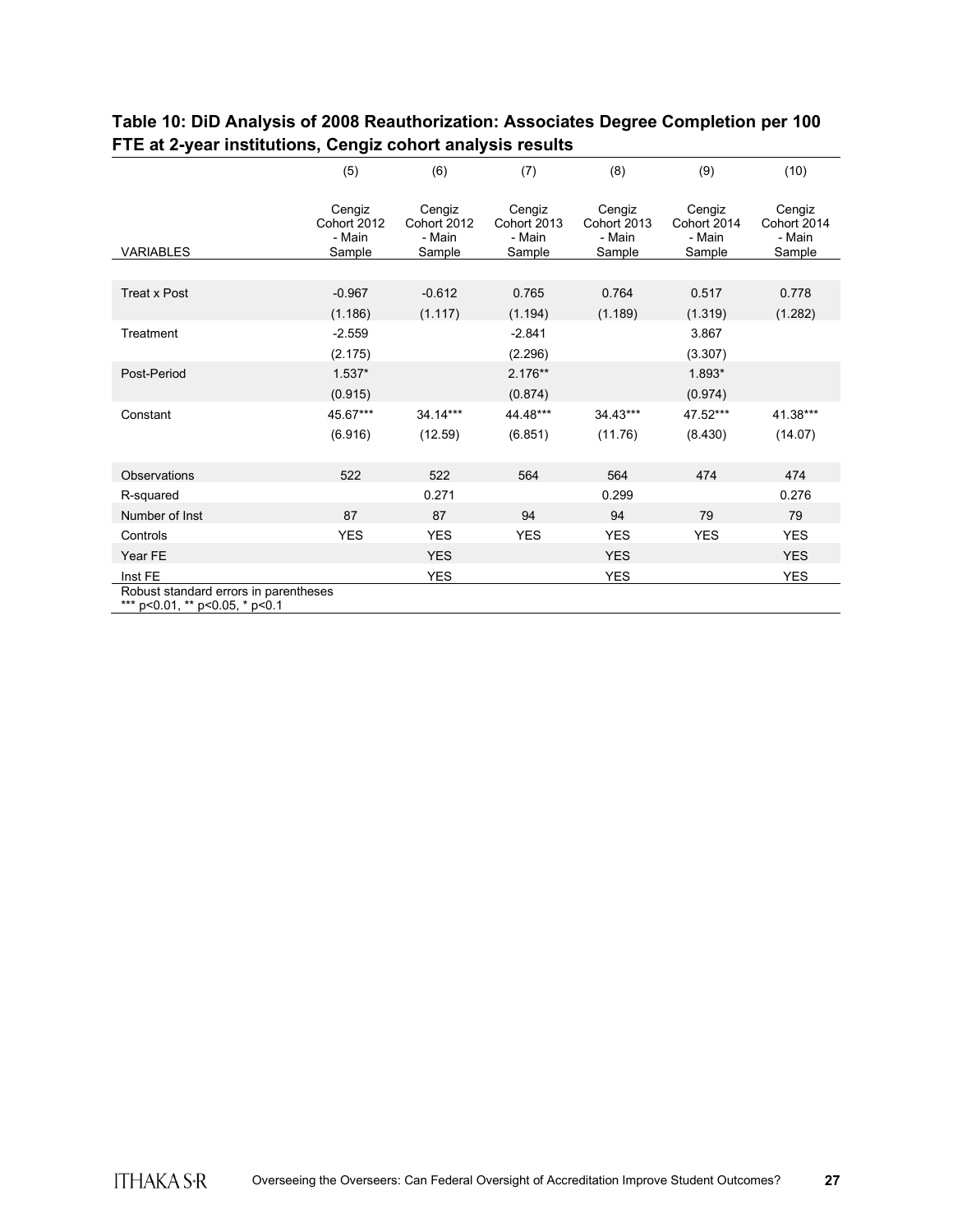|                                                                         | (1)            | (2)                   | (3)                          | (4)                                 |
|-------------------------------------------------------------------------|----------------|-----------------------|------------------------------|-------------------------------------|
| <b>VARIABLES</b>                                                        | Main<br>Sample | <b>Main</b><br>Sample | <b>Restrictive</b><br>Sample | <b>Restrictive</b><br><b>Sample</b> |
|                                                                         |                |                       |                              |                                     |
| <b>Treat x Post</b>                                                     | 1.163          | 1.030                 | 0.914                        | 0.751                               |
|                                                                         | (1.244)        | (1.047)               | (1.276)                      | (1.073)                             |
| Treatment                                                               | $-2.185$       |                       | $-2.222$                     |                                     |
|                                                                         | (2.430)        |                       | (2.547)                      |                                     |
| Post-Period                                                             | $-1.678$       |                       | $-1.408$                     |                                     |
|                                                                         | (1.721)        |                       | (1.790)                      |                                     |
| Constant                                                                | 36.09***       | 35.04**               | 36.08***                     | 37.26**                             |
|                                                                         | (8.500)        | (14.20)               | (9.224)                      | (15.00)                             |
|                                                                         |                |                       |                              |                                     |
| <b>Observations</b>                                                     | 1,326          | 1,326                 | 1,278                        | 1,278                               |
| R-squared                                                               |                | 0.035                 |                              | 0.040                               |
| Number of Inst                                                          | 221            | 221                   | 213                          | 213                                 |
| Controls                                                                | <b>YES</b>     | <b>YES</b>            | <b>YES</b>                   | <b>YES</b>                          |
| Year FE                                                                 |                | <b>YES</b>            |                              | <b>YES</b>                          |
| Inst FE                                                                 |                | <b>YES</b>            |                              | <b>YES</b>                          |
| Robust standard errors in parentheses<br>*** p<0.01, ** p<0.05, * p<0.1 |                |                       |                              |                                     |

### **Table 11: DiD Analysis of 2008 Reauthorization: Bachelor's Degree Completions per 100 FTE at 4-Year institutions.**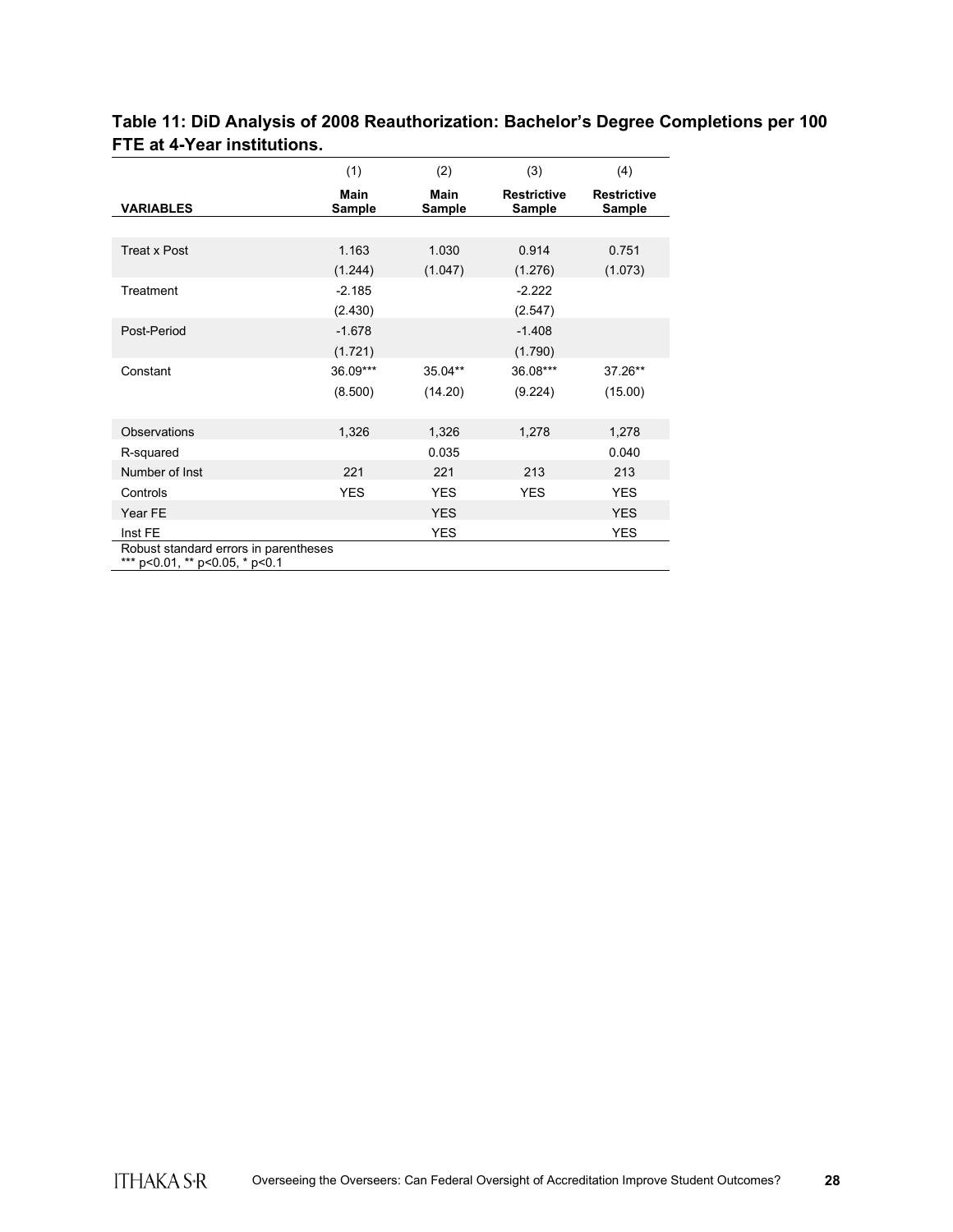|                                                                       | (5)                                       | (6)                                       | (7)                                       | (8)                                       | (9)                                              | (10)                                      |
|-----------------------------------------------------------------------|-------------------------------------------|-------------------------------------------|-------------------------------------------|-------------------------------------------|--------------------------------------------------|-------------------------------------------|
| <b>VARIABLES</b>                                                      | Cengiz<br>Cohort<br>2012 - Main<br>Sample | Cengiz<br>Cohort<br>2012 - Main<br>Sample | Cengiz<br>Cohort<br>2013 - Main<br>Sample | Cengiz<br>Cohort<br>2013 - Main<br>Sample | Cengiz<br>Cohort<br>2014 - Main<br><b>Sample</b> | Cengiz<br>Cohort<br>2014 - Main<br>Sample |
|                                                                       |                                           |                                           |                                           |                                           |                                                  |                                           |
| <b>Treat x Post</b>                                                   | 1.569                                     | 1.437                                     | 1.011                                     | 0.701                                     | 0.750                                            | 0.468                                     |
|                                                                       | (1.239)                                   | (1.000)                                   | (1.272)                                   | (0.974)                                   | (1.244)                                          | (0.919)                                   |
| Treatment                                                             | $-2.273$                                  |                                           | $-1.974$                                  |                                           | $-2.924$                                         |                                           |
|                                                                       | (2.193)                                   |                                           | (2.561)                                   |                                           | (3.419)                                          |                                           |
| Post-Period                                                           | $-2.299$                                  |                                           | $-2.348$                                  |                                           | $-2.110$                                         |                                           |
|                                                                       | (2.132)                                   |                                           | (2.069)                                   |                                           | (1.984)                                          |                                           |
| Constant                                                              | 43.01***                                  | 46.65**                                   | 41.85***                                  | $50.27**$                                 | 43.08***                                         | 47.26*                                    |
|                                                                       | (13.08)                                   | (21.76)                                   | (12.89)                                   | (24.15)                                   | (13.39)                                          | (25.47)                                   |
|                                                                       |                                           |                                           |                                           |                                           |                                                  |                                           |
| Observations                                                          | 798                                       | 798                                       | 756                                       | 756                                       | 780                                              | 780                                       |
| R-squared                                                             |                                           | 0.055                                     |                                           | 0.058                                     |                                                  | 0.043                                     |
| Number of Inst                                                        | 133                                       | 133                                       | 126                                       | 126                                       | 130                                              | 130                                       |
| Controls                                                              | <b>YES</b>                                | <b>YES</b>                                | <b>YES</b>                                | <b>YES</b>                                | <b>YES</b>                                       | <b>YES</b>                                |
| Year FE                                                               |                                           | <b>YES</b>                                |                                           | <b>YES</b>                                |                                                  | <b>YES</b>                                |
| Inst FE                                                               |                                           | <b>YES</b>                                |                                           | <b>YES</b>                                |                                                  | <b>YES</b>                                |
| Robust standard errors in parentheses<br>$*** - 0.01** - 0.05* - 0.4$ |                                           |                                           |                                           |                                           |                                                  |                                           |

#### **Table 12: DiD Analysis of 2008 Reauthorization: Bachelor's Degree Completions per 100 FTE at 4-Year institutions, Cengiz et al. cohort analysis results.**

\*\*\* p<0.01, \*\* p<0.05, \* p<0.1

#### **Table 13: DiD Analysis of 2008 Reauthorization: Credential Efficiency**

|                                                                         | (1)                   | (2)                   | (3)                          | (4)                          |
|-------------------------------------------------------------------------|-----------------------|-----------------------|------------------------------|------------------------------|
| <b>VARIABLES</b>                                                        | <b>Main</b><br>Sample | <b>Main</b><br>Sample | <b>Restrictive</b><br>Sample | <b>Restrictive</b><br>Sample |
|                                                                         |                       |                       |                              |                              |
| <b>Treat x Post</b>                                                     | 0.506                 | 0.518                 | 0.466                        | 0.440                        |
|                                                                         | (0.733)               | (0.681)               | (0.879)                      | (0.794)                      |
| Treatment                                                               | $-0.644$              |                       | $-1.407$                     |                              |
|                                                                         | (1.647)               |                       | (1.889)                      |                              |
| Post-Period                                                             | $-0.467$              |                       | $-0.279$                     |                              |
|                                                                         | (0.953)               |                       | (1.151)                      |                              |
| Constant                                                                | 27.01***              | 21.86***              | 28.24***                     | 25.25***                     |
|                                                                         | (5.580)               | (8.139)               | (6.582)                      | (9.576)                      |
|                                                                         |                       |                       |                              |                              |
| <b>Observations</b>                                                     | 2,178                 | 2,178                 | 1,842                        | 1,842                        |
| R-squared                                                               |                       | 0.033                 |                              | 0.035                        |
| Number of Inst                                                          | 363                   | 363                   | 307                          | 307                          |
| Controls                                                                | <b>YES</b>            | <b>YES</b>            | <b>YES</b>                   | <b>YES</b>                   |
| Year FE                                                                 |                       | <b>YES</b>            |                              | <b>YES</b>                   |
| Inst FE                                                                 |                       | <b>YES</b>            |                              | <b>YES</b>                   |
| Robust standard errors in parentheses<br>*** p<0.01, ** p<0.05, * p<0.1 |                       |                       |                              |                              |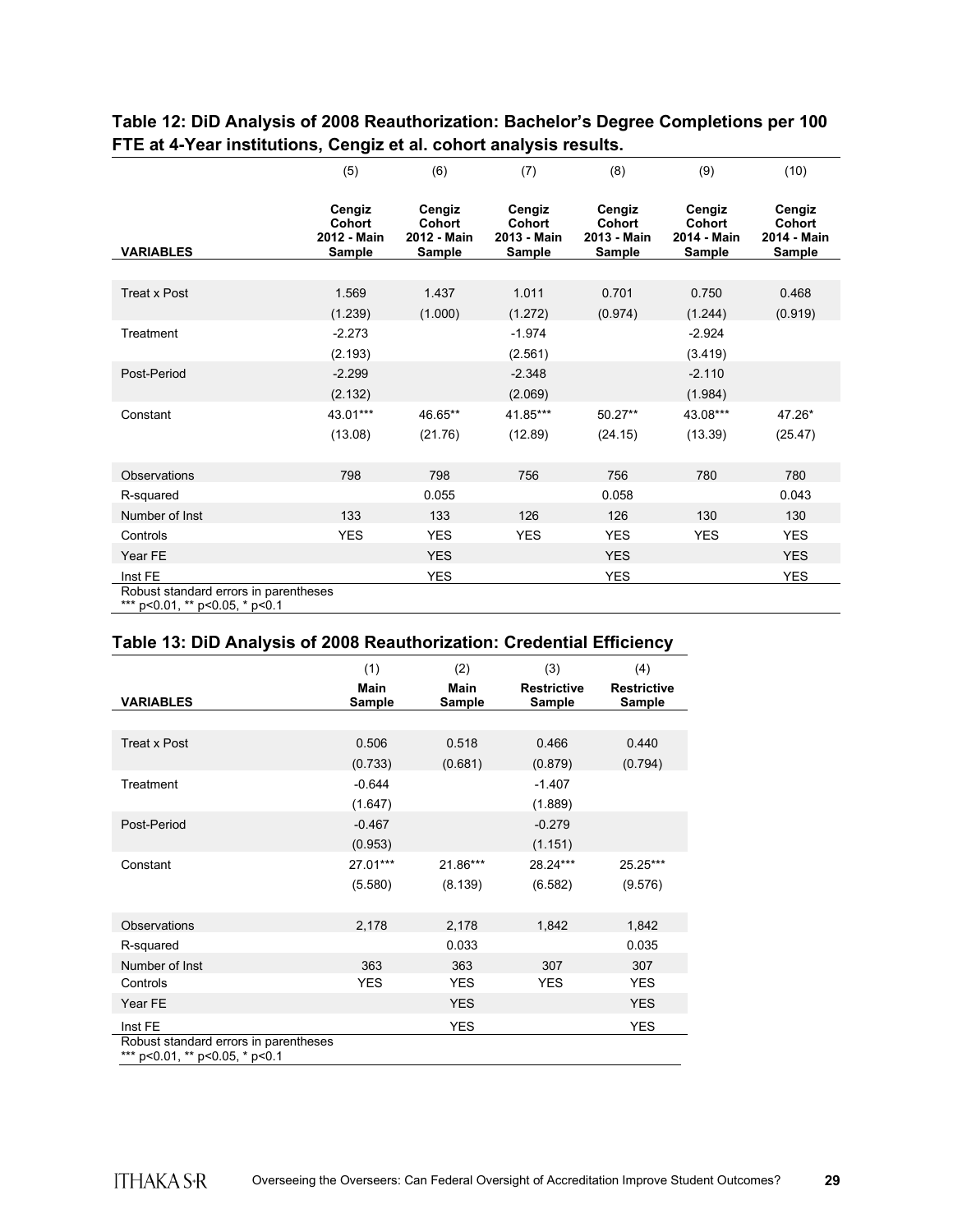### **Table 14: DiD Analysis of 2008 Reauthorization: Credential Efficiency, Cengiz et al. cohort analysis results.**

| <b>VARIABLES</b>                                                        | (5)<br>Cengiz<br>Cohort<br>2012 - Main<br>Sample | (6)<br>Cengiz<br>Cohort<br>2012 - Main<br>Sample | (7)<br>Cengiz<br><b>Cohort</b><br>2013 - Main<br>Sample | (8)<br>Cengiz<br><b>Cohort</b><br>2013 - Main<br>Sample | (9)<br>Cengiz<br>Cohort<br>2014 - Main<br><b>Sample</b> | (10)<br>Cengiz<br><b>Cohort</b><br>2014 - Main<br>Sample |
|-------------------------------------------------------------------------|--------------------------------------------------|--------------------------------------------------|---------------------------------------------------------|---------------------------------------------------------|---------------------------------------------------------|----------------------------------------------------------|
|                                                                         |                                                  |                                                  |                                                         |                                                         |                                                         |                                                          |
| <b>Treat x Post</b>                                                     | 0.711                                            | 0.700                                            | 0.491                                                   | 0.483                                                   | 0.148                                                   | 0.118                                                    |
|                                                                         | (0.734)                                          | (0.643)                                          | (0.752)                                                 | (0.734)                                                 | (0.738)                                                 | (0.594)                                                  |
| Treatment                                                               | $-0.679$                                         |                                                  | $-1.429$                                                |                                                         | $-0.0516$                                               |                                                          |
|                                                                         | (1.706)                                          |                                                  | (1.777)                                                 |                                                         | (2.266)                                                 |                                                          |
| Post-Period                                                             | $-0.883$                                         |                                                  | $-0.671$                                                |                                                         | $-0.943$                                                |                                                          |
|                                                                         | (1.125)                                          |                                                  | (1.062)                                                 |                                                         | (1.091)                                                 |                                                          |
| Constant                                                                | 31.46***                                         | 27.45**                                          | 29.26***                                                | 27.51**                                                 | 32.64***                                                | 27.56*                                                   |
|                                                                         | (8.215)                                          | (12.85)                                          | (7.765)                                                 | (12.61)                                                 | (8.509)                                                 | (14.23)                                                  |
|                                                                         |                                                  |                                                  |                                                         |                                                         |                                                         |                                                          |
| Observations                                                            | 1,320                                            | 1,320                                            | 1,320                                                   | 1,320                                                   | 1,254                                                   | 1,254                                                    |
| R-squared                                                               |                                                  | 0.039                                            |                                                         | 0.034                                                   |                                                         | 0.026                                                    |
| Number of Inst                                                          | 220                                              | 220                                              | 220                                                     | 220                                                     | 209                                                     | 209                                                      |
| Controls                                                                | <b>YES</b>                                       | <b>YES</b>                                       | <b>YES</b>                                              | <b>YES</b>                                              | <b>YES</b>                                              | <b>YES</b>                                               |
| Year FE                                                                 |                                                  | <b>YES</b>                                       |                                                         | <b>YES</b>                                              |                                                         | <b>YES</b>                                               |
| Inst FE                                                                 |                                                  | <b>YES</b>                                       |                                                         | <b>YES</b>                                              |                                                         | <b>YES</b>                                               |
| Robust standard errors in parentheses<br>*** p<0.01, ** p<0.05, * p<0.1 |                                                  |                                                  |                                                         |                                                         |                                                         |                                                          |

#### **Table 15: DiD Analysis of 2008 Reauthorization: Median Debt**

|                                                                         | (1)                          | (2)                          |
|-------------------------------------------------------------------------|------------------------------|------------------------------|
| <b>VARIABLES</b>                                                        | <b>Restrictive</b><br>Sample | <b>Restrictive</b><br>Sample |
|                                                                         |                              |                              |
| Treat x Post                                                            | $-47.21$                     | $-47.17$                     |
|                                                                         | (231.1)                      | (231.6)                      |
| Treatment                                                               | $-597.6$                     |                              |
|                                                                         | (529.4)                      |                              |
| Post-Period                                                             | 48.20                        |                              |
|                                                                         | (206.0)                      |                              |
| Constant                                                                | 18,562***                    | 12,183***                    |
|                                                                         | (1,281)                      | (1,636)                      |
|                                                                         |                              |                              |
| Observations                                                            | 1,842                        | 1,842                        |
| R-squared                                                               |                              | 0.336                        |
| Number of Inst                                                          | 307                          | 307                          |
| Controls                                                                | <b>YES</b>                   | <b>YES</b>                   |
| Year FE                                                                 |                              | <b>YES</b>                   |
| Inst FE                                                                 |                              | YES                          |
| Robust standard errors in parentheses<br>*** p<0.01, ** p<0.05, * p<0.1 |                              |                              |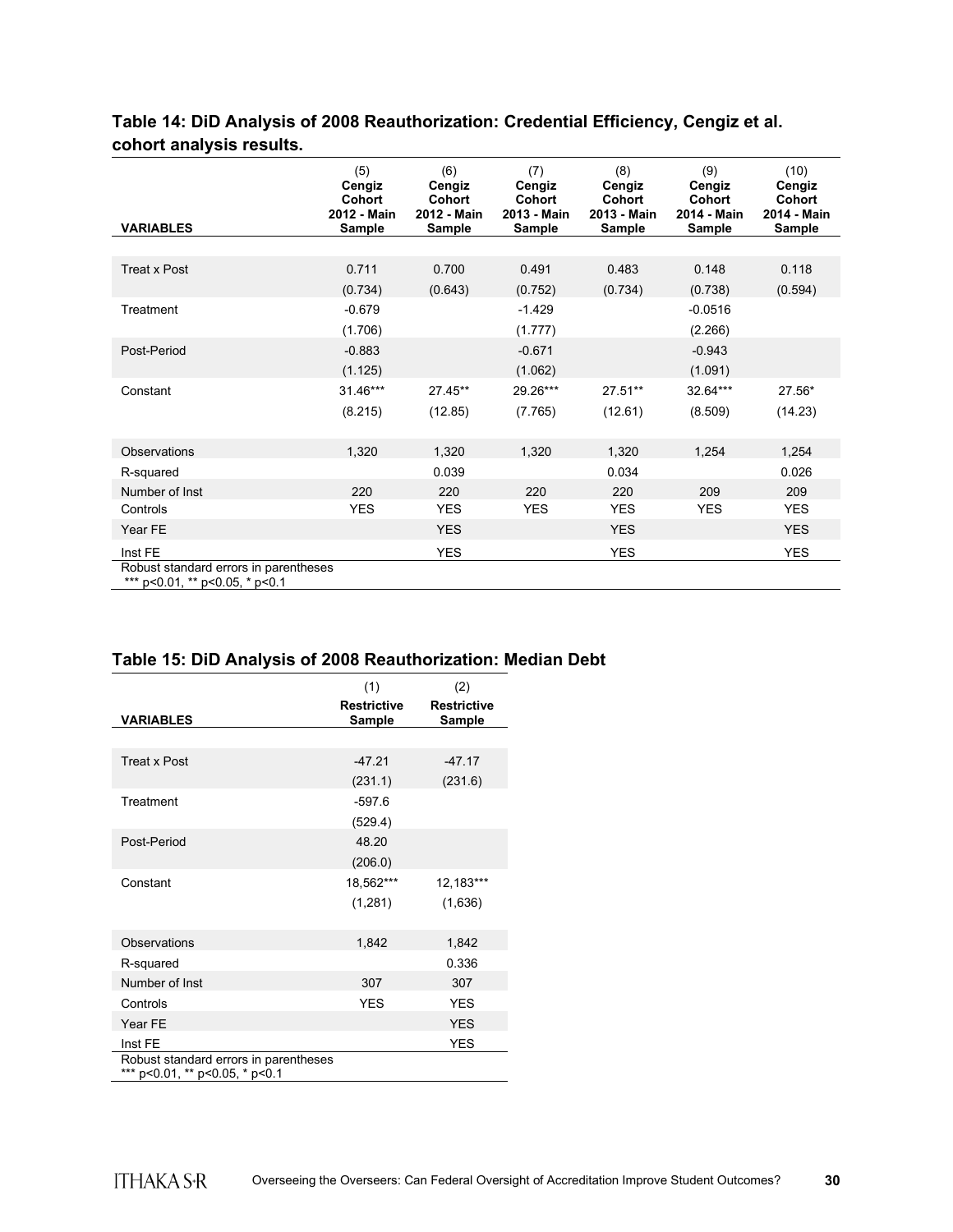### **Table 16: DiD Analysis of 2008 Reauthorization: Median Debt, Cengiz et al. cohort analysis results**

| <b>VARIABLES</b>                                                        | (3)<br>Cengiz<br><b>Cohort</b><br>$2012 -$<br><b>Restrictive</b><br>Sample | (4)<br>Cengiz<br><b>Cohort</b><br>$2012 -$<br><b>Restrictive</b><br>Sample | (5)<br>Cengiz<br><b>Cohort</b><br>$2013 -$<br><b>Restrictive</b><br><b>Sample</b> | (6)<br>Cengiz<br><b>Cohort</b><br>$2013 -$<br><b>Restrictive</b><br>Sample | (7)<br>Cengiz<br>Cohort<br>$2014 -$<br><b>Restrictive</b><br><b>Sample</b> | (8)<br>Cengiz<br>Cohort<br>$2014 -$<br><b>Restrictive</b><br>Sample |
|-------------------------------------------------------------------------|----------------------------------------------------------------------------|----------------------------------------------------------------------------|-----------------------------------------------------------------------------------|----------------------------------------------------------------------------|----------------------------------------------------------------------------|---------------------------------------------------------------------|
|                                                                         |                                                                            |                                                                            |                                                                                   |                                                                            |                                                                            |                                                                     |
| <b>Treat x Post</b>                                                     | $-132.2$                                                                   | $-91.00$                                                                   | $-167.7$                                                                          | $-207.9$                                                                   | 186.3                                                                      | 190.8                                                               |
|                                                                         | (277.5)                                                                    | (279.5)                                                                    | (283.9)                                                                           | (278.4)                                                                    | (324.2)                                                                    | (323.8)                                                             |
| Treatment                                                               | $-574.5$                                                                   |                                                                            | $-954.2$                                                                          |                                                                            | $-309.3$                                                                   |                                                                     |
|                                                                         | (676.6)                                                                    |                                                                            | (746.0)                                                                           |                                                                            | (721.0)                                                                    |                                                                     |
| Post-Period                                                             | $-95.22$                                                                   |                                                                            | 98.54                                                                             |                                                                            | 14.70                                                                      |                                                                     |
|                                                                         | (207.1)                                                                    |                                                                            | (217.0)                                                                           |                                                                            | (239.0)                                                                    |                                                                     |
| Constant                                                                | 18,364***                                                                  | 13,246***                                                                  | 18,467***                                                                         | 12,990***                                                                  | 18,449***                                                                  | 10,820***                                                           |
|                                                                         | (1, 464)                                                                   | (2,047)                                                                    | (1,586)                                                                           | (2,091)                                                                    | (1,747)                                                                    | (2,322)                                                             |
| <b>Observations</b>                                                     | 1,098                                                                      | 1,098                                                                      | 1,080                                                                             | 1,080                                                                      | 1,056                                                                      | 1,056                                                               |
| R-squared                                                               |                                                                            | 0.328                                                                      |                                                                                   | 0.323                                                                      |                                                                            | 0.321                                                               |
| Number of Inst                                                          | 183                                                                        | 183                                                                        | 180                                                                               | 180                                                                        | 176                                                                        | 176                                                                 |
| Controls                                                                | <b>YES</b>                                                                 | <b>YES</b>                                                                 | <b>YES</b>                                                                        | <b>YES</b>                                                                 | <b>YES</b>                                                                 | <b>YES</b>                                                          |
| Year FE                                                                 |                                                                            | <b>YES</b>                                                                 |                                                                                   | <b>YES</b>                                                                 |                                                                            | <b>YES</b>                                                          |
| Inst FE                                                                 |                                                                            | <b>YES</b>                                                                 |                                                                                   | <b>YES</b>                                                                 |                                                                            | <b>YES</b>                                                          |
| Robust standard errors in parentheses<br>*** p<0.01, ** p<0.05, * p<0.1 |                                                                            |                                                                            |                                                                                   |                                                                            |                                                                            |                                                                     |

#### **Table 17: DiD Analysis of 2008 Reauthorization: One Year Repayment Rate**

|                                                                         | (1)                          | (2)                          |
|-------------------------------------------------------------------------|------------------------------|------------------------------|
| <b>VARIABLES</b>                                                        | <b>Restrictive</b><br>Sample | <b>Restrictive</b><br>Sample |
|                                                                         |                              |                              |
| <b>Treat x Post</b>                                                     | $-0.00885$                   | $-0.00558$                   |
|                                                                         | (0.00566)                    | (0.00546)                    |
| Treatment                                                               | $0.0352**$                   |                              |
|                                                                         | (0.0145)                     |                              |
| Post-Period                                                             | $-0.00181$                   |                              |
|                                                                         | (0.00487)                    |                              |
| Constant                                                                | $0.463***$                   | $0.581***$                   |
|                                                                         | (0.0453)                     | (0.0468)                     |
|                                                                         |                              |                              |
| Observations                                                            | 1,842                        | 1,842                        |
| R-squared                                                               |                              | 0.641                        |
| Number of Inst                                                          | 307                          | 307                          |
| Controls                                                                | <b>YFS</b>                   | <b>YFS</b>                   |
| Year FE                                                                 |                              | <b>YES</b>                   |
| Inst FE                                                                 |                              | <b>YES</b>                   |
| Robust standard errors in parentheses<br>*** p<0.01, ** p<0.05, * p<0.1 |                              |                              |